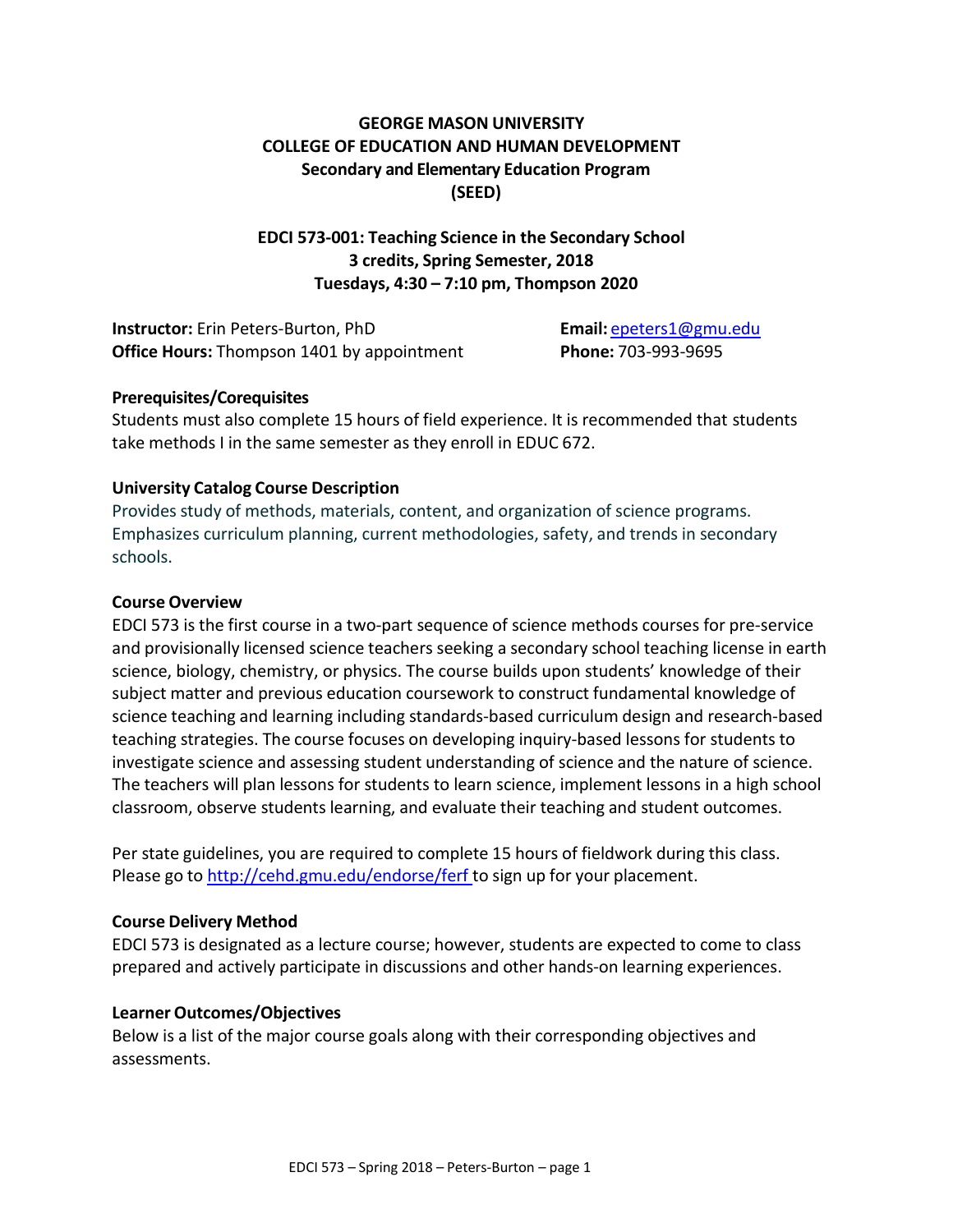Goal 1: Build a learning theory and see the value in using it for developing and implementing lessons.

| <b>Objective</b>                                                    | <b>Assignment</b> |
|---------------------------------------------------------------------|-------------------|
| Students will be able to explain why a student-centered approach to | Research review   |
| learning is effective                                               |                   |
| Students will be able to design lessons that clearly reflect their  | Lesson plans      |
| learning theory                                                     |                   |

Goal 2: Do science to understand how science is done.

| <b>Objective</b>                                                       | <b>Assignment</b> |
|------------------------------------------------------------------------|-------------------|
| Students will be able to design lessons in which students are actively | Lesson plans      |
| engaged in hands-on science activities                                 |                   |
| Students will be able to explain the epistemic features and unique     | Nature of science |
| characteristics of science (NOS)                                       | assignment        |

Goal 3: Recognize that inquiry learning using scientific practices has inherent risks that should be identified and addressed such that students learn to do science in an ethical and safe manner.

| <b>Objective</b>                                                        | <b>Assignment</b> |
|-------------------------------------------------------------------------|-------------------|
| Students will be able to describe the major safety and ethical concerns | Safety assignment |
| associated with conducting science in the classroom                     |                   |
| Students will be able to describe means to reduce the potential safety  | Safety assignment |
| risks involved in conducting scientific investigations in the classroom |                   |
| while not compromising the benefit to students of conducting inquires   |                   |
| Students will be able to design lessons that clearly indicate safety    | Lesson plans      |
| concerns, ways to reduce them, and what to do when accidents            |                   |
| happen                                                                  |                   |

Goal 4: Develop an understanding of how inquiry can develop both scientific thinking and content knowledge.

| <b>Objective</b>                                               | Assignment   |
|----------------------------------------------------------------|--------------|
| Students will be able to develop inquiry-based lessons that    | Lesson plans |
| incorporate scientific practices and advance students' content |              |
| knowledge                                                      |              |

Goal 5: Understand how to develop effective lessons and units with backwards design.

| Objective                                                                | <b>Assignment</b> |
|--------------------------------------------------------------------------|-------------------|
| Students will be able to use the basic organization of backwards         | Lesson plans      |
| design to develop a lesson plan                                          |                   |
| Students will be able to write measureable objectives                    | Lesson plans      |
| Students will be able to design teaching activities that support student | Lesson plans,     |
| achievement of measureable objectives                                    | microteaching     |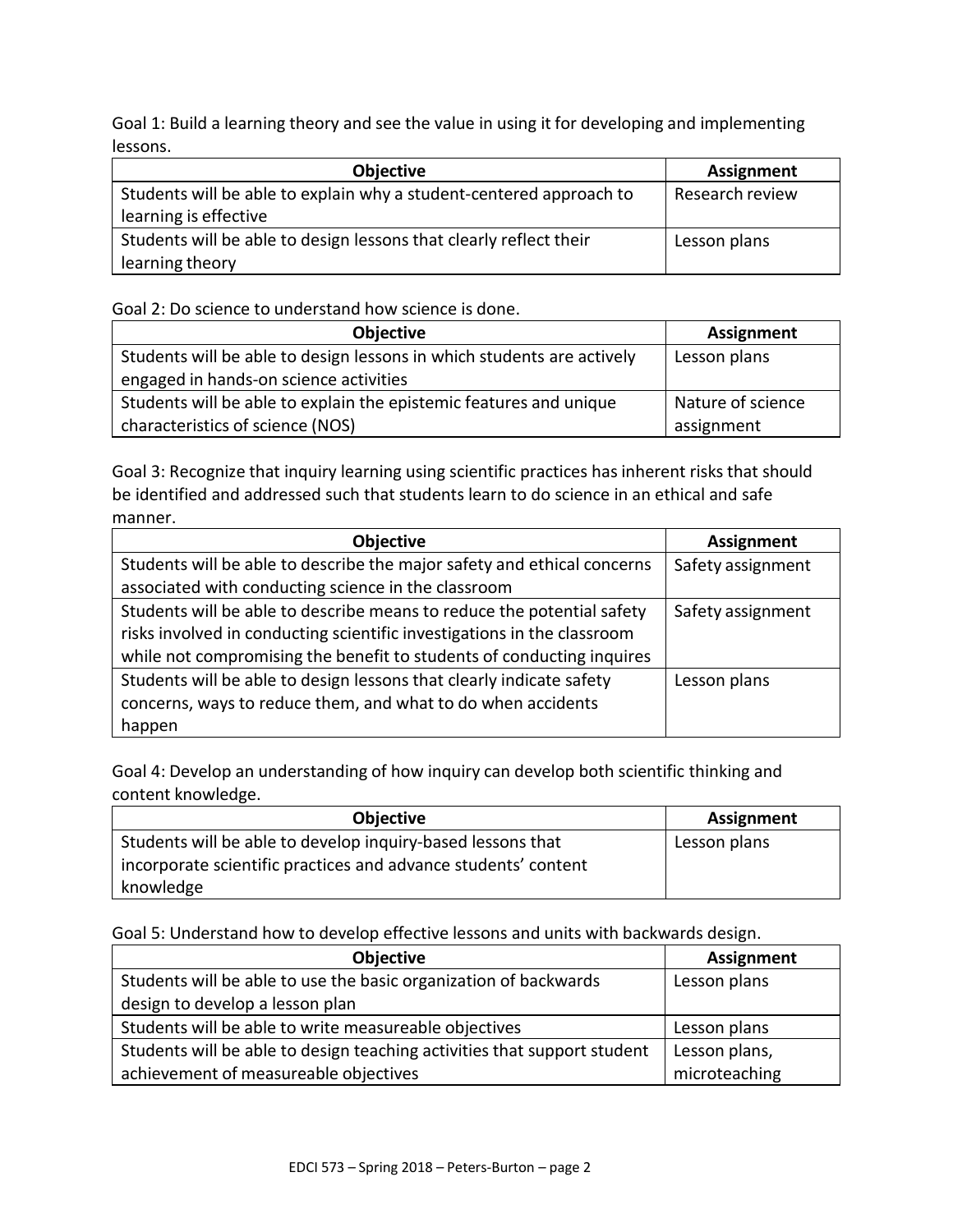| Students will be able to design assessments that evaluate student | Lesson plans, |
|-------------------------------------------------------------------|---------------|
| achievement of measureable objectives                             | microteaching |

Goal 6: Develop skills as reflective practitioners.

| <b>Objective</b>                                                    | <b>Assignment</b> |
|---------------------------------------------------------------------|-------------------|
| Students will be able to effectively examine classrooms using their | Field experience  |
| learning theory as a lens and student behavior, engagement, and     | paper             |
| learning (when possible) as evidence                                |                   |
| Students will be able to examine and use assessment data to reflect | Microteaching     |
| upon and improve their lessons                                      |                   |

## **Professional Standards**

The course focuses on the teaching of science as called for by the state and national science standards and as outlined by the National Council for Accreditation of Teacher Education (NCATE), the National Science Teachers Association (NSTA), and the Interstate New Teacher Assessment and Support Consortium (INTASC). EDCI 573 builds a repertoire of science teaching and assessment strategies to facilitate student learning.

The pre-service and provisionally licensed teacher will:

- Build a repertoire of science teaching and assessment strategies by reading, writing, observing, participating in, and reflecting on the teaching and learning of science; RESEARCH-BASED PRACTICE; SPA STANDARDS 1, 3, 5, 6, 8, 10
- Develop strategies to help students become scientifically literate, think critically and creatively, understand the nature of science, and see the importance of science as a way of knowing; ETHICAL LEADERSHIP; INNOVATION; SPA STANDARDS 2, 3, 4
- Plan standards-based (local, state, and national) units of science study including daily lesson plans for students that reflect research in effective science teaching and learning; RESEARCH-BASED PRACTICE; SPA STANDARD 5, 6, 8, 10
- Construct science lessons that include alignment of objectives, activities, and assessments that address the needs of a variety of student populations including English language learner, special needs students, and gifted and talented students; ETHICAL LEADERSHIP; SPA STANDARDS 8, 10
- Learn about science laboratory safety and plan teaching activities that highlight safety; ETHICAL LEADERSHIP; SPA STANDARD 9
- Work collaboratively with peers to teach and discuss science and science teaching. COLLABORATION; SPA STANDARD 10
- Incorporate environmental sustainability into teaching paradigms and into daily life. SOCIAL JUSTICE; SPA STANDARD 4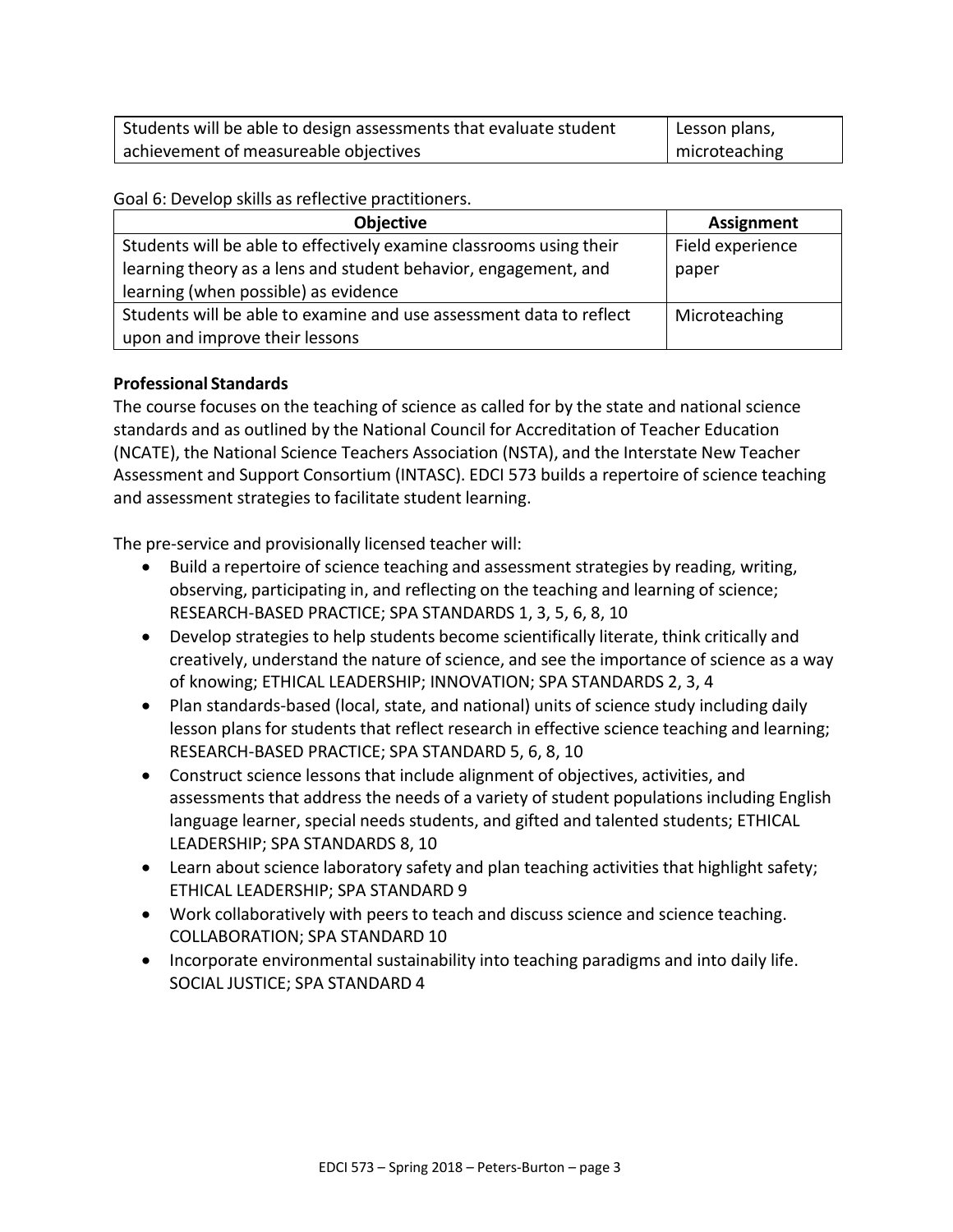# **Required Texts**

Llewellyn, D. J. (2013). *Teaching high school science through inquiry and argumentation*, *2 nd edition*. Thousand Oaks, CA: Corwin Press. ISBN: 978-1-4522-4445-7

The online site for this course can be found at [http://mymasonportal.gmu.edu.](http://mymasonportal.gmu.edu/) Students are expected to routinely check the online course portal for supplemental information, readings, etc.

Recommended Online Readings

- Achieve, (2013). Next Generation Science Standards (2013). Achieve, Inc. <http://www.nextgenscience.org/next-generation-science-standards>
- Commonwealth of Virginia (2010). *Standards of Learning for Virginia Public Schools.* Richmond, Virginia. <http://www.doe.virginia.gov/testing/index.shtml>
- Commonwealth of Virginia (2003). *Science Standards of Curriculum Framework Guides.* <http://www.pen.k12.va.us/VDOE/Instruction/sol.html#science>
- National Research Council (1996). *National science education standards*. Washington, DC: National Academy Press. [http://www.nap.edu/openbook.php?record\\_id=4962](http://www.nap.edu/openbook.php?record_id=4962)
- American Association for the Advancement of Science (1993). *Benchmarks for Science Literacy*[.http://www.project2061.org/tools/benchol/bolframe.htm](http://www.project2061.org/tools/benchol/bolframe.htm)
- McComas, W. F. (1998). *The principle elements of the nature of science: Dispelling the myths.* <http://coehp.uark.edu/pase/TheMythsOfScience.pdf>
- Peters, E. E. (2006). *Why is teaching the nature of science so important?* <http://www.vast.org/content/File/v1n1/linkedwhole.pdf>
- Dagher, Z. R. & Erduran, S. (2017). Abandoning patchwork approaches to nature of science in science education. Canadian Journal of Science, Mathematics, and Technology Education, 17(1), 46-52.<http://dx.doi.org/10.1080/14926156.2016.1271923>
- American Chemical Society (2007). *Educators & Students page.* <http://www.chemistry.org/portal/a/c/s/1/educatorsandstudents.html>
- American Chemical Society (2003). *Safety in Academic Chemistry Laboratories Accident Prevention for Faculty and Administrators*. (800 227-5558) Free single copies or online: [http://membership.acs.org/c/ccs/pubs/sacl\\_faculty.pdf](http://membership.acs.org/c/ccs/pubs/sacl_faculty.pdf)
- U.S. Government Printing Office (2007). *Code of Federal Regulations.* <http://www.gpoaccess.gov/cfr/index.html>
- U.S. Department of Labor (2007). *Occupational Health and Safety Administration.* <http://www.osha.gov/>
- American National Standards Institute (2007). *American National Standards Institute Homepage.* <http://www.ansi.org/>
- Maryland Public Schools(2007). *Legal Aspects of Laboratory Safety.* <http://mdk12.org/instruction/curriculum/science/safety/legal.html>

# Other Recommended Readings

- Barnekow, D. J. (1998). *Graphic organizers for science.* Portland, ME: J. Weston Walsh.
- Bybee, R. W., Powell, J. C., & Trowbridge, L. W. (2008). *Teaching secondary school science: Strategies for developing scientific literacy.* Upper Saddle River, NJ: Pearson.
- Cothron, J. H., Giese, R. N., Rezba, R. J. (2005). *Students and research*. Dubuque, Iowa: Kendall/Hunt.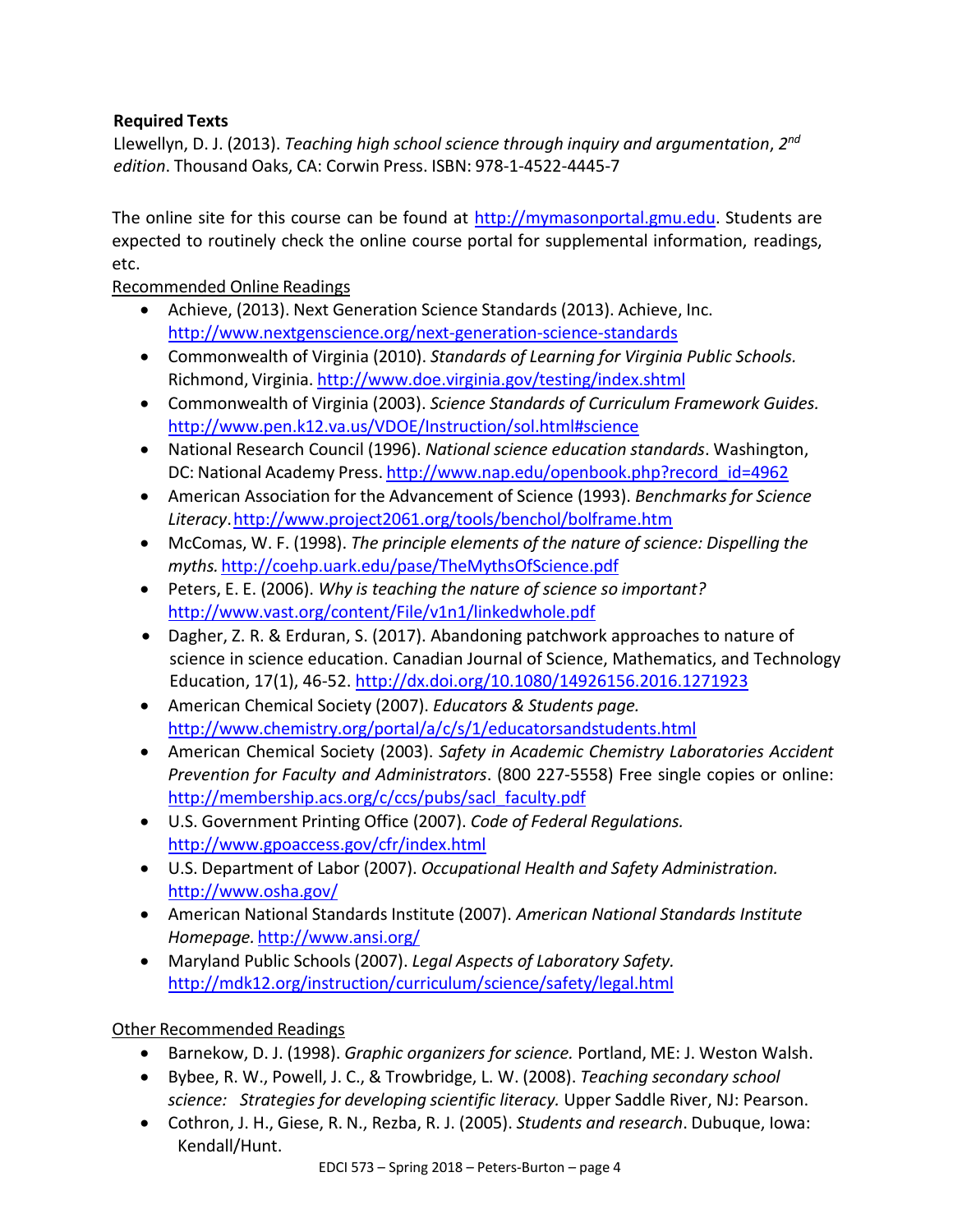- Froschauer, L., & Bigelow, M. L. (2012). *Rise and shine: A practical guide for the beginning science teacher*. Arlington, VA: NSTA Press.
- Hassard, J. (2005). *The art of teaching science: Inquiry and innovation in middle school and high school.* New York: Oxford University Press.
- Haysom, J., & Bowen, M. (2010). *Predict, observe, explain: Activities enhancing scientific understanding*. Arlington, VA: NSTA Press.
- Johnson, D. W. & Johnson R. T. (1999). *Learning together and alone: Cooperative, competitive, and individualistic learning.* Boston: Allyn and Bacon.
- Kagan, S. (1994). *Cooperative learning.* San Clemente, CA: Resourcesfor Teachers, Inc.
- Keely, P. (2008). *Science formative assessment: 75 practical strategies for linking assessment, instruction, and learning.* Arlington, VA: National Science Teacher Association Press.
- National Research Council. (2005). *How students learn: Science in the classroom.* Washington, DC: The National Academies Press.
- O'Brien, T. (2010). *Brain-powered science: Teaching and learning with discrepant events*. Arlington, VA: NSTA Press.
- Pinto, L. E. (2013). *From discipline to culturally responsive engagement: 45 classroom management strategies*. Thousand Oaks, CA: Corwin Press.
- Ritchhart, R., Church, M. & Morrison, K. (2011). *Making thinking visible: How to promote engagement, understanding, and independence for all learners*. San Francisco: Jossey-Bass.
- Slavin, R. E. (1995). *Cooperative learning.* Boston: Allyn and Bacon.
- Wiggins, G. & McTighe, J. (1998). *Understanding by design.* Alexandria, VA: Association for Supervision and Curriculum Development.
- Wong, H. K., & Wong. R. T. (2009). *The first days of school: How to be an effective teacher (4th ed.)*. Mountain View, CA: Wong Publications.

# **Course Performance Evaluation**

Students are expected to submit all assignments on time in the manner outlined by the instructor (e.g., Blackboard, Tk20, hard copy).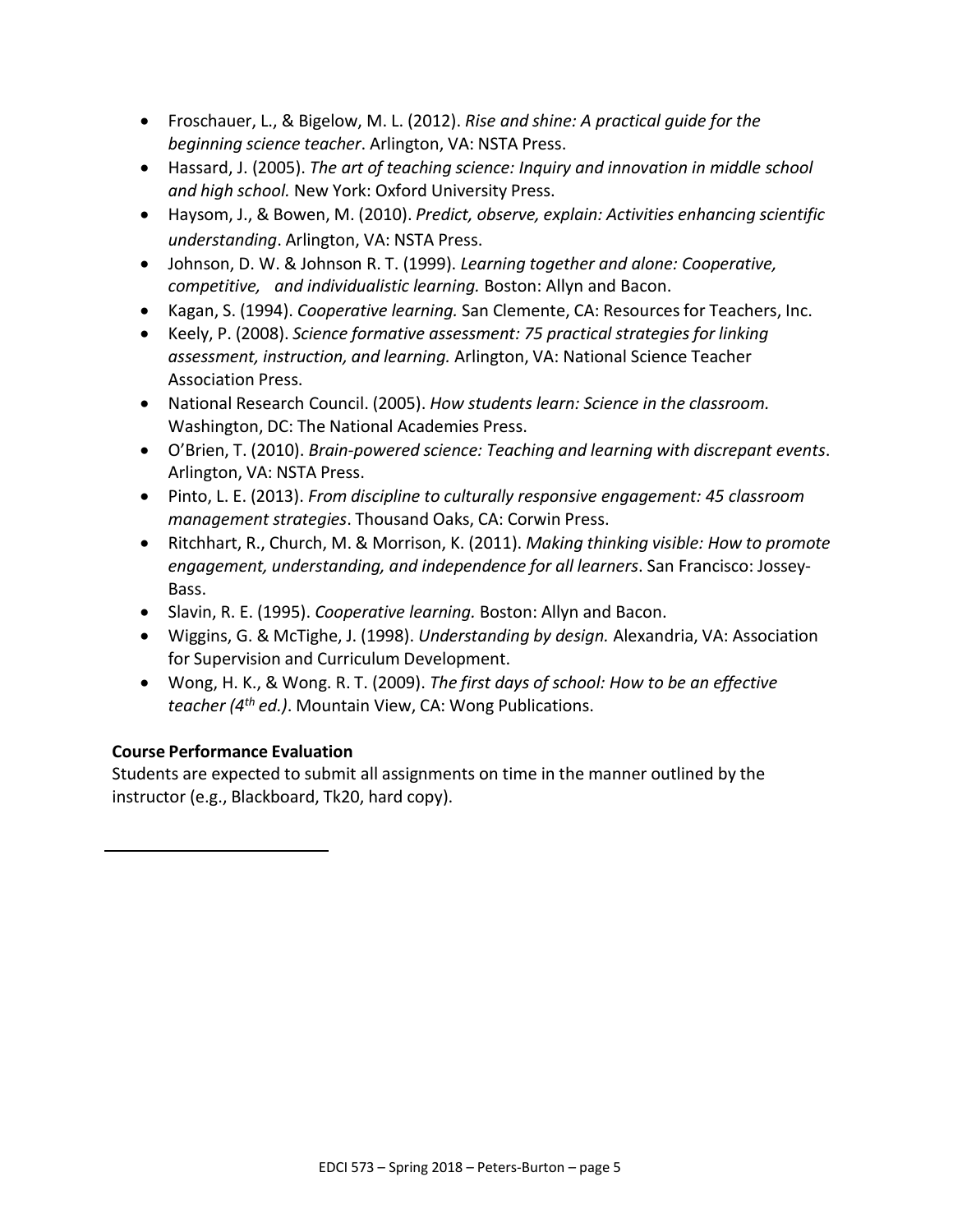### Assignments

Findings from science education research shows that frequent assessment of small amounts of material is most effective for learning science. Therefore, in this classformal and informal assessment will be continuously provided on assignments and class activities. Assessment is a two-way communication loop that informs both learning and teaching. All written assignments must be submitted through Blackboard or Tk20 as indicated. General formatting includes 1" margins, double-spacing, and Times New Roman (or equivalent) font.

| <b>Assignment</b>                      | <b>Points</b> | <b>Due Date</b> |
|----------------------------------------|---------------|-----------------|
| <b>Research Review</b>                 | 10            | February 6      |
| Nature of Science Assignment (PBA)     | 10            | February 20     |
| Lesson Critique and Revision           | 20            | March 20        |
| Safety Assignment (PBA)                | 10            | April 17        |
| Original Lesson (Draft Due November 6) | 20            | May 10          |
| Microteaching and Reflection           | 20            | May $10$        |
| Field Experience Paper                 | 10            | May 10          |
| Professionalism                        | 10            | All Classes     |
| ΤΟΤΑΙ                                  | 110           |                 |

## **ALL ASSIGNMENT INSTRUCTIONS ARE POSTED ON BLACKBOARD – THE INSTRUCTIONS GIVEN ON THE SYLLABUS ARE FOR DESCRIPTIVE PURPOSES ONLY**

### *Nature of Science Assignment (PBA):*

During the early part of the semester, you will be involved in doing scientific investigations. For this assignment, you will provide a written reflection (1) highlighting how your experiences have assisted you in addressing the core science ideas listed below, (2) describing how you used the science practices listed below, and (3) explaining how you might apply scientific inquiry in your classroom in order to teach a science concept. This assignment must be submitted via Tk20. The rubric can be found at the end of the syllabus.

### *Nature of Science Ideas*

- 1. Science cannot answer all questions.
- 2. Science employs multiple methods and types of reasoning that share many common factors, habits of mind, and norms.
- 3. Science produces, demands, and relies on empirical evidence.
- 4. Scientific knowledge istentative, durable, and self-correcting.
- 5. Laws and theories are related but distinct kinds of scientific knowledge and play central roles.
- 6. Science is a creative endeavor.
- 7. Social, historical, and cultural factors play a role in the construction of scientific knowledge.
- 8. Science and technology are not the same but impact one another.
- 9. Science has a subjective element.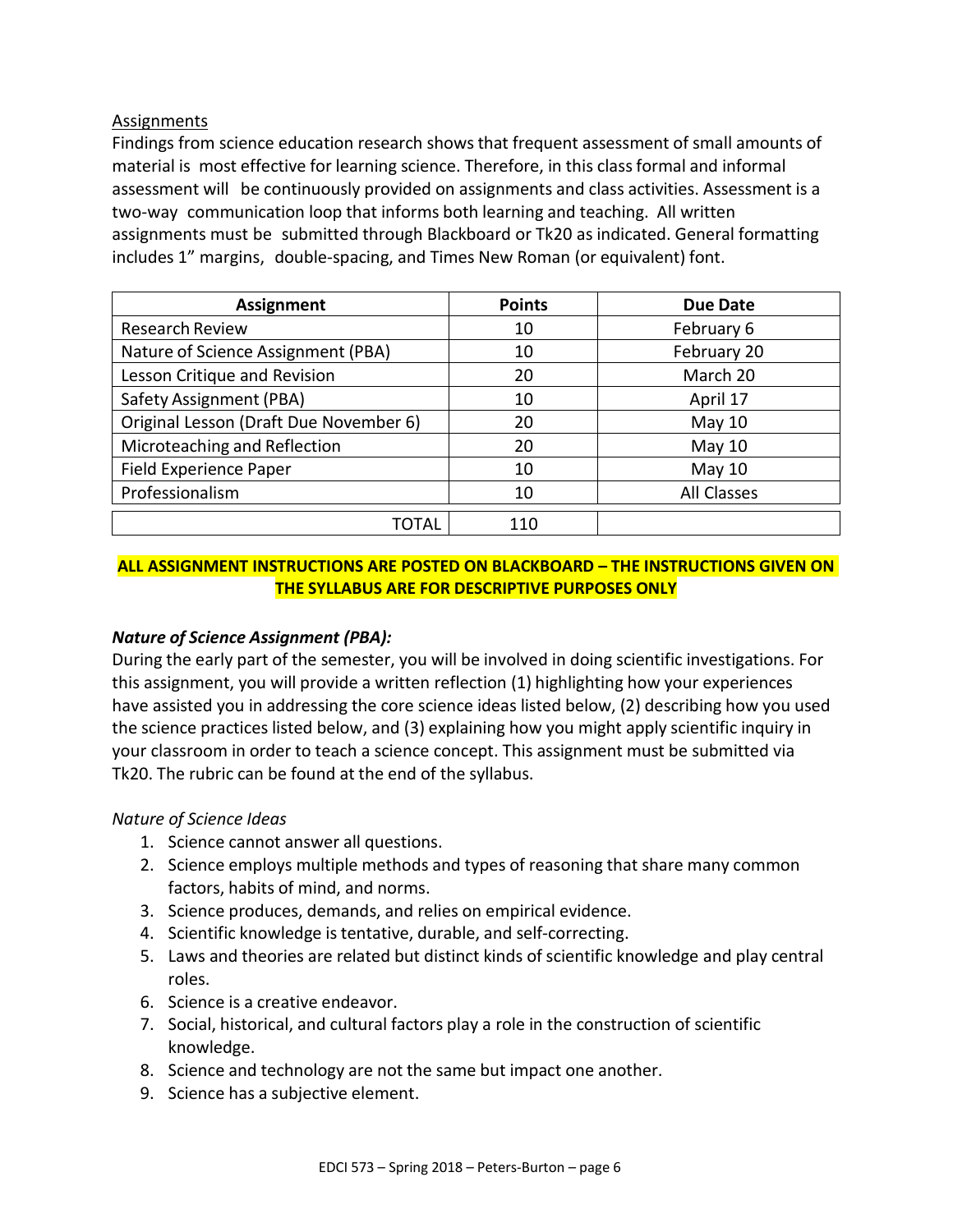## *Science and Engineering Practices*

- 1. Asking questions/defining problems
- 2. Developing and using models
- 3. Planning and carrying out investigations
- 4. Analyzing and interpreting data
- 5. Using mathematics and computational thinking
- 6. Constructing explanations/designing solutions
- 7. Engaging in argument from evidence
- 8. Obtaining, evaluating, & communicating information

### *Research Review:*

For this assignment, identify three peer-reviewed research articles related to student-centered and inquiry-based science teaching. Relevant articles can be found via Google Scholar [\(http://scholar.google.com\)](http://scholar.google.com/) and/or the Mason library search engine [\(http://library.gmu.edu\)](http://library.gmu.edu/). You will then write a review of the articles, including (1) a description of the research questions, participants, methodology, and measures, (2) a synopsis of the findings, and (3) a discussion of how the findings can/should influence your classroom practice. Be sure to provide APA citations for each article. Submit the assignment via Blackboard.

### *Lesson Critique and Revision:*

Many of your best lessons will come from colleagues, websites, or other resources. However, it is critical that you customize these activities to your own style, purpose, students, and – most importantly – teaching philosophy. For this assignment, you will find a lesson plan from your licensure area, critique it with the provided form, and then improve it to more closely align with best practices. Submit the original and revised lessons as well as the critique form via Blackboard.

### *Safety Assignment (PBA):*

A safety plan is necessary for the health and safety of your students and yourself, as well as for legal reasons. For this assignment, you will design a science safety plan, which will include (1) a list of safety rules/procedures relevant to your subject area, (2) a one-page (front and back, if necessary) safety contract that must be signed and dated by parents and students, (3) an evaluation of a science lesson for safety issues, (4) an engaging, safety-related assignment that teaches students the importance of safety, and (5) active maintenance of safety equipment in the classroom. This assignment must be submitted via Tk20. The rubric can be found at the end of the syllabus.

### *Original Lesson:*

It is important that teacher candidates demonstrate their ability to design an effective lesson plan with specific, performance-based learning objectivesthat meet the learning needs of their students. Lesson planning can be guided by four basic questions: (adapted from Spencer, 2003, p. 251).

- 1. Who am I teaching? The number of learners, their academic level and prior knowledge.
- 2. What am I teaching? The content or subject, the type of learning (knowledge, skills, behaviors).
- 3. How will I teach it? Teaching models, learning strategies, length of time available,
	- EDCI 573 Spring 2018 Peters-Burton page 7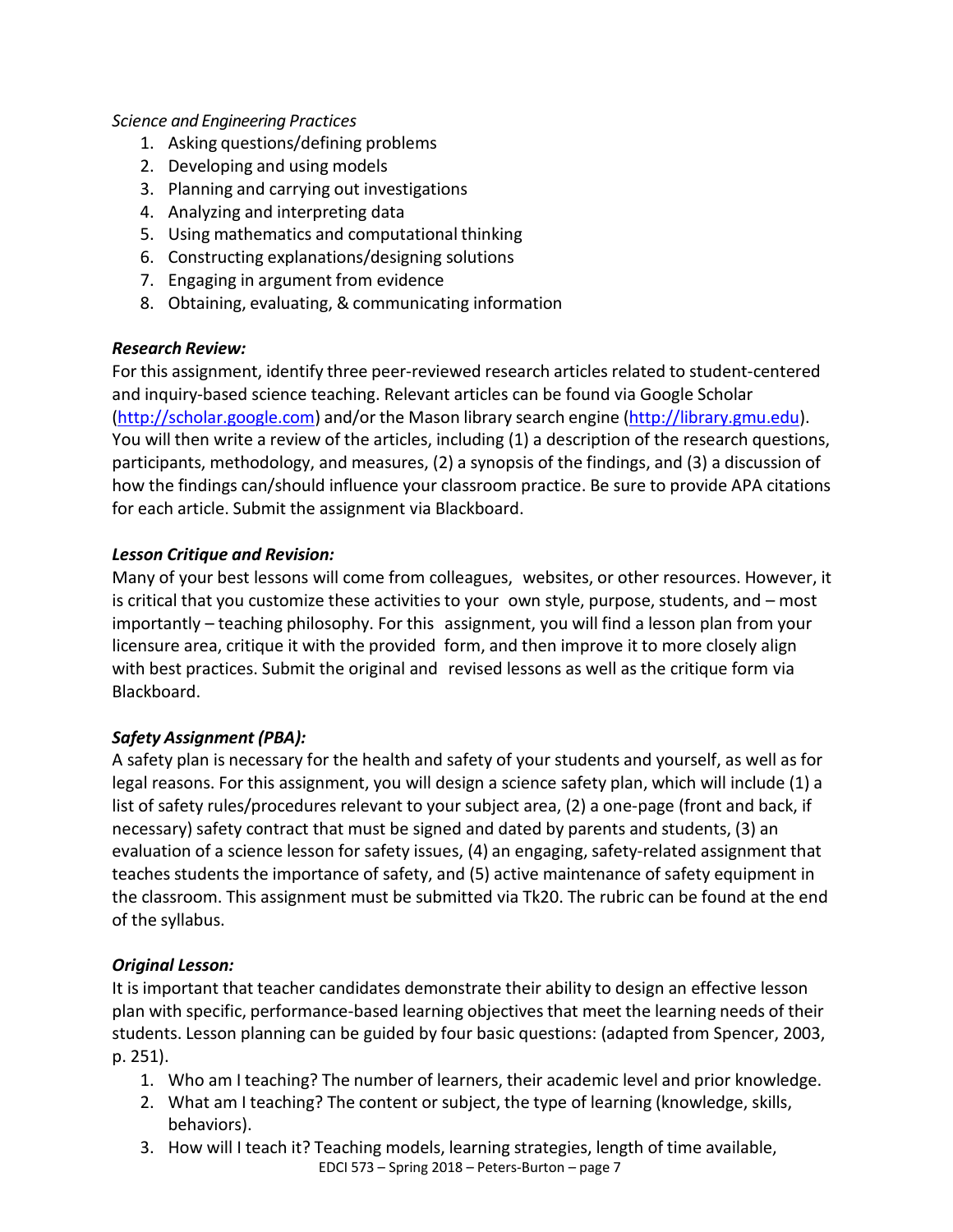materials, technology resources, differentiation/modifications, etc.

4. How will I know if the students understand? Informal and formal assessments, formative and summative, higher order questioning techniques, feedback from learners, etc.

You might also want to ask:

- What do students know already?
- Where have students come from and what are they going on to next?
- How can I build in sufficient flexibility cope with emergent needs?

A lesson plan must be developed for each teaching session. During the internship and when teaching new content or grade levels, your lesson plans will be detailed. As you gain pedagogical content knowledge and are proficient, your lesson planning becomes less detailed. Part of the planning process includes considering the following tasks:

- list content and key concepts, (research more if needed)
- define your aims and identify specific learning outcomes or objectives
- create assessments that are aligned to your specific objectives
- think about the structure of the lesson, pacing, and transitions
- identify adaptations/modifications/extensions needed to meet student needs
- determine "best practice" and learning strategies aligned to the learning outcomes
- identify learning resources and support materials

For this assignment, you will write an original lesson that aligns with best practices. The lesson should be designed for 90 minutes of instruction and use the provided lesson plan template. Submit all files via Tk20. The rubric can be found at the end of the syllabus.

# *Microteaching and Reflection:*

Research showsthat the most effective teachers inform their practice by analyzing and reflecting on their teaching. Toward the end of the semester, you will teach a 30-minute lesson that you have designed with your partner(s). After teaching, you will submit a reflection about the experience via Blackboard.

# *Prior to the day of the lesson:*

1. Identify any resources you need to teach your lesson and put in a request for what you cannot obtain to determine if it is available. Please do this at least two (2) weeks prior to the day you teach to ensure materials will be available.

# *Day of the lesson:*

- 2. Give a one-minute overview in which you will describe to the class the setting of this lesson (subject, grade level, standards, and objectives).
- 3. For the remainder of the time, you will engage your classmates in an **inquiry lesson** that teaches both specific science concepts and nature of science ideas.
- 4. Be sure to conduct a **formative assessment** so you have data to determine whether or not students achieve the objectives.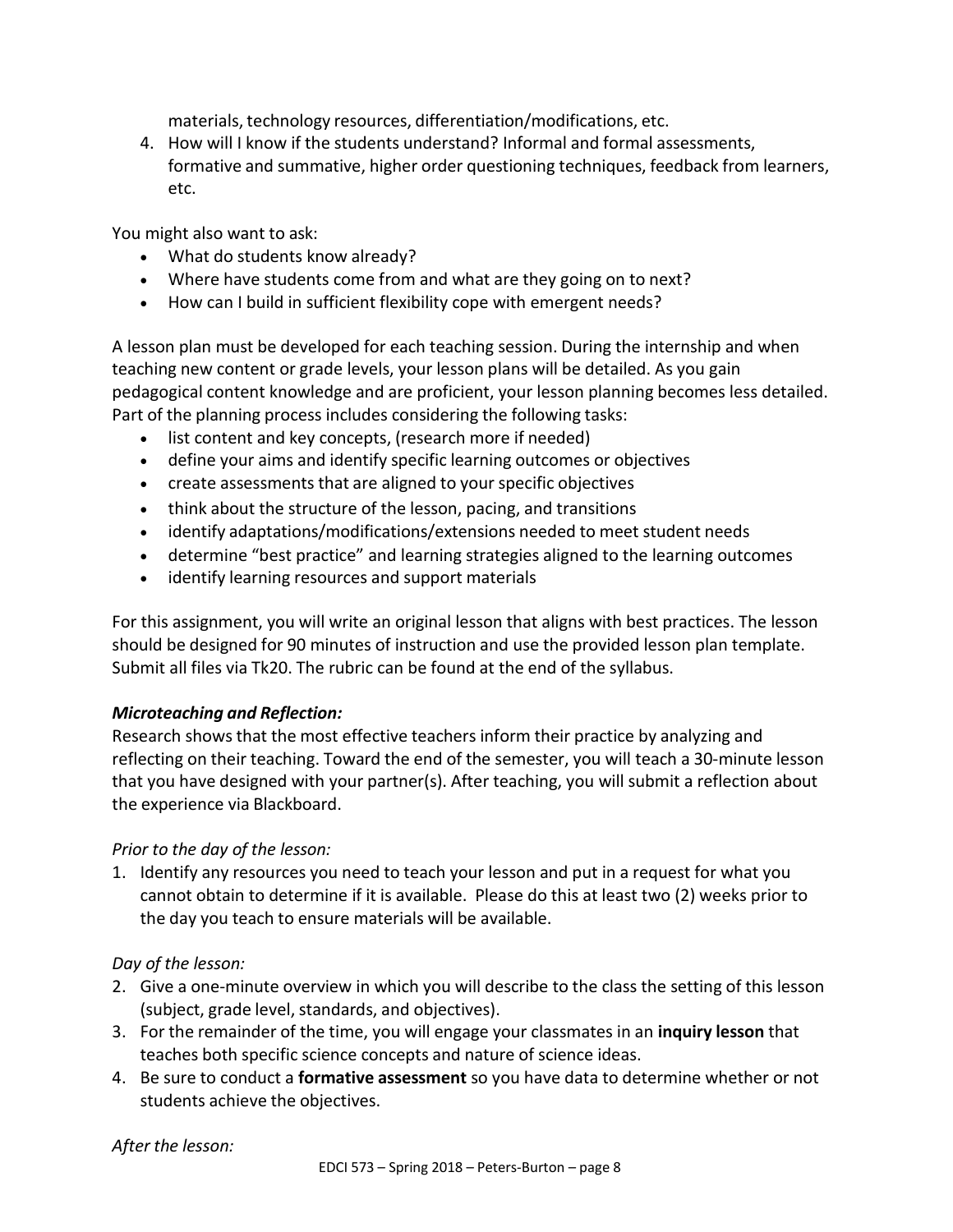- 5. Examine the formative assessments, summarizing the results and determining from this data whether the objectives were achieved.
- 6. Write a 5-page paper that examines what happened during your lesson, focusing on how the activities might have influenced student learning (positively and negatively). The paper should be organized as follows:
	- a. Identify the assessments used during lesson to evaluate the lesson objectives. Describe the results of the assessments of these objectives (e.g., percentage of the students achieved each objective).
	- b. Examine the lesson in detail to determine what happened in the classroom that might have influenced the results of the assessments and what could be done to improve student achievement. Where/how could students think more deeply about the objective? Where/how could they be more explicit (either as a class or individually) about what they had learned before the assessment? Further, you should conduct a critical review of the assessment as to whether it is a valid measure of the lesson objectives. Use evidence from assessments to draw your conclusions about your lesson.
	- c. Examine the specific actions you undertook as a teacher (mannerisms, answering questions, etc.) and categorize these into those actions that might help with student learning and those that might hinder student learning. In each category, explain how it might influence student learning.

# *Field Experience Project:*

The purpose of the field experience is to provide you with the opportunity to (1) connect the goals of the course, science education theories, and research findings to classroom/school practice, (2) be exposed to a variety of classroom/school communities, and (3) promote critical, self-reflection about your future teaching practice.

In this course you will spend 15 hours in area classroom(s) with teachers instructing subject(s) and grade level(s) for which you are being licensed. Many of these hours will be spent observing these teachers' instruction, but you will also be expected to engage with students individually, in small groups, and in whole groups, as your mentor teacher determines. As part of this experience, you will be reflecting on how teachers design instruction to meet the needs of students and you will consider suggestions as to how you might do things similarly and/or differently.

You should spend a *minimum* of 5 days observing teachers, with each day being a *maximum* of 3 hours. The purpose of the field experience is to provide you with the opportunity to (1) connect the goals of your methods I class, education theories relevant to your subject matter, and concepts and research findings related to classroom/school practice, (2) study and begin to develop your pedagogical practices in a variety of classroom/school communities, and (3) promote critical, self-reflection about your current and future teaching practices.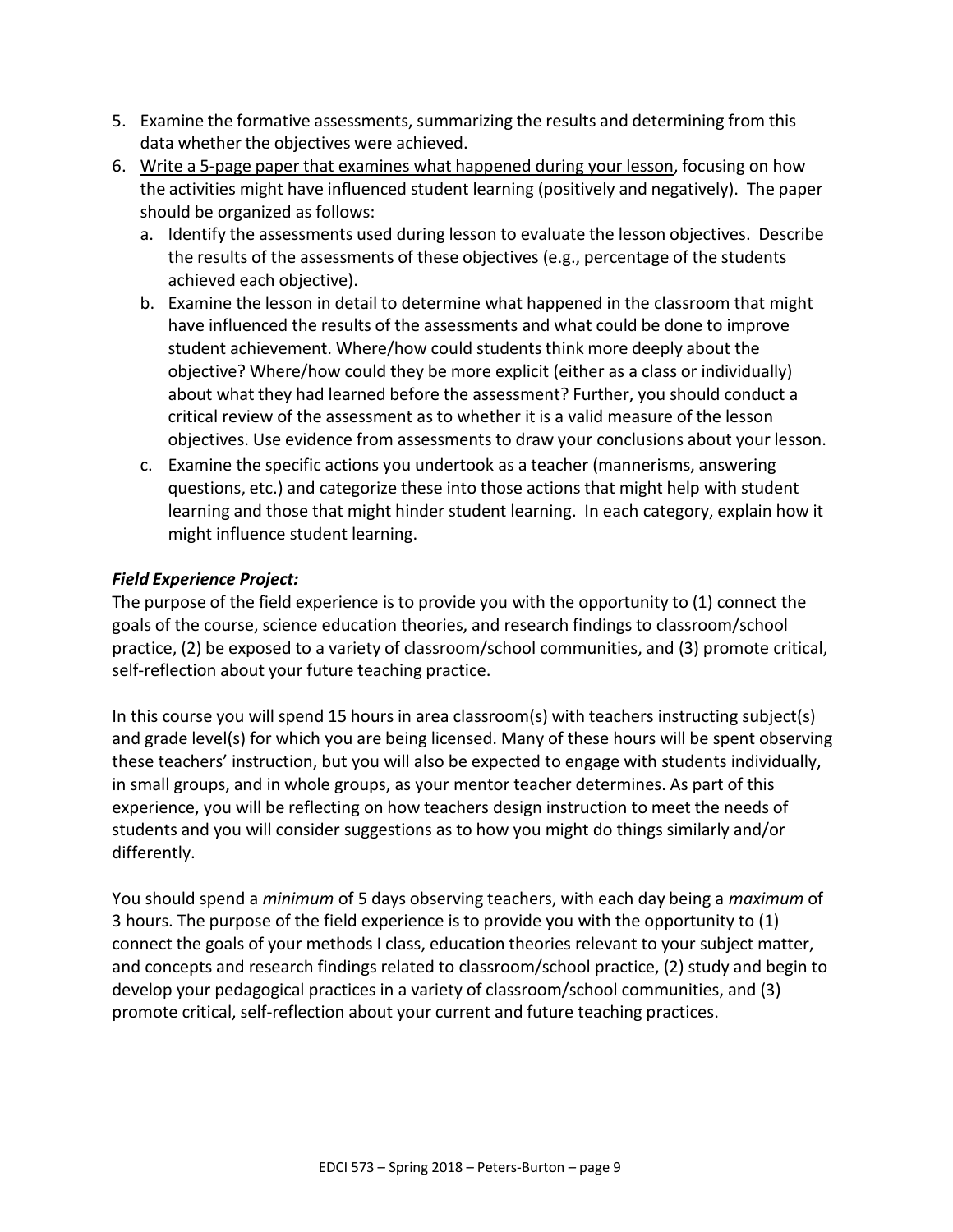Your **Clinical Experience Summary Project** should address all of the elements described on the **Clinical Experience Observation Protocol and Critical Incidents Reflection** Form:

- 1. your class's demographics
- 2. your classroom's layout and the teacher and student movements and interactions it enables or inhibits
- 3. your observations regarding your mentor teacher's and classroom's:
	- a. teaching processes and practices
	- b. student-teacher interactions
	- c. student-student interactions
	- d. teaching and learning with technology
	- e. interactions with students with special needs
	- f. interactions with diverse populations (e.g., ELLs or underrepresented racial/ethnic minority students)
- 4. critical teaching/learning incidents
- 5. burning issues/questions
- 6. "best practice" teaching tips

**Consider your Protocol and Reflection Forms as well as any other relevant data you collected and prepare your Clinical Experience Summary and Analysis Project**. This report will be submitted through Blackboard and consists of 4-5 page description and analysis of what you have learned. Be sure to reflect on the intersections and tensions between what you have encountered in our Methods I class, our course readings and activities, your own school experiences in similar classes, and your clinical experience observations. Finally, detail implications of this clinical experience, what you observed, and your analyses for your future teaching practices.

*Note:* Be sure to provide the Methods I Clinical Experience Introductory Letter to your mentor teacher, and discuss expectation for hours, Observation Protocol elements, Reflection Form content, and this Summary and Analysis Project with your mentor teacher early in your clinical experience.

### *Professionalism:*

Learning depends on the active engagement of the participant and frequent checking by the instructor as to the progress of the learner. Your classmates depend on your comments to extend their learning. Preparation, attendance, and participation are necessary for each class.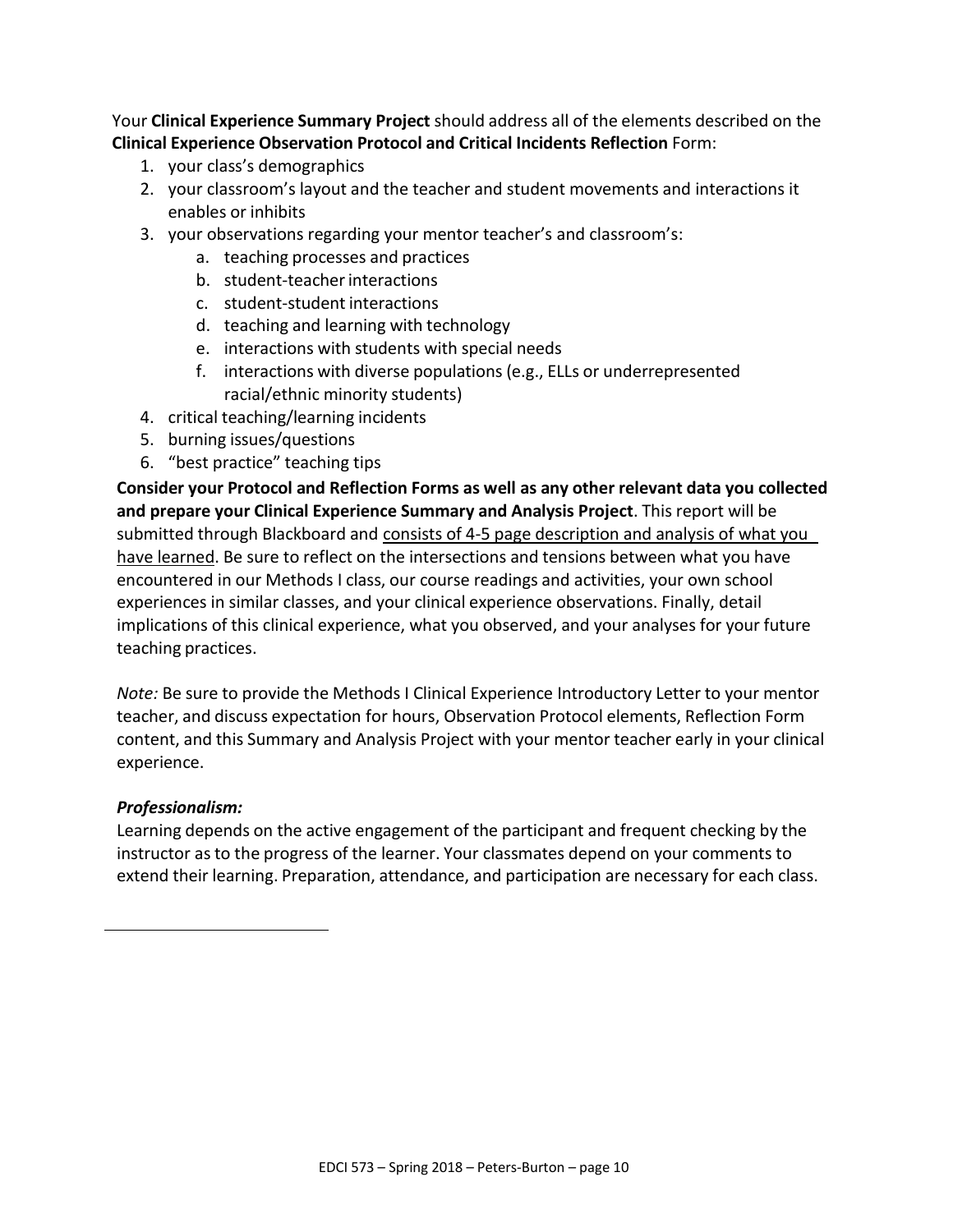### Other Requirements

Every student registered for any Secondary Education course with a required TK20 performance-based assessment (designated as such in the syllabus) must submit this/these assessment(s) **(Nature of Science**, **Safety**, and **Original Lesson Plan** assignments) to TK20 through *'Assessments'* in Blackboard (regardless of whether a course is an elective, a one-time course or part of an undergraduate minor). Failure to submit the assessment(s) to TK20 (through Blackboard) will result in the course instructor reporting the course grade as Incomplete (IN). Unless this grade is changed upon completion of the required TK20 submission, the IN will convert to an F nine weeks into the following semester.

# Grading

High quality work and participation is expected on all assignments and in class. Attendance at all classes for the entire class is a course expectation. For each unexcused absence, the course grade will be reduced by 5% points. All assignments are graded and are due at the beginning of class on the day they are due. Late assignments will automatically receive a ten percent grade reduction (one full letter grade lower).

| $A = 93 - 100\%$ | $A = 90 - 92%$  | $B+ = 88-89%$ | $B = 80 - 87\%$ |
|------------------|-----------------|---------------|-----------------|
| $C = 70 - 79%$   | $F =$ Below 70% |               |                 |

If circumstances warrant, a written contract (there is a form that CEHD provides) for an incomplete must be provided to the instructor for approval prior to the course final examination date. Requests are accepted at the instructor's discretion, provided your reasons are justified and that 80% of your work has already been completed. Your written request should be regarded as a contract between you and the instructor and must specify the date for completion of work. This date must be at least two weeks prior to the university deadline for changing incompletes to letter grades.

### **ProfessionalDispositions**

Students are expected to exhibit professional behaviors and dispositions at alltimes.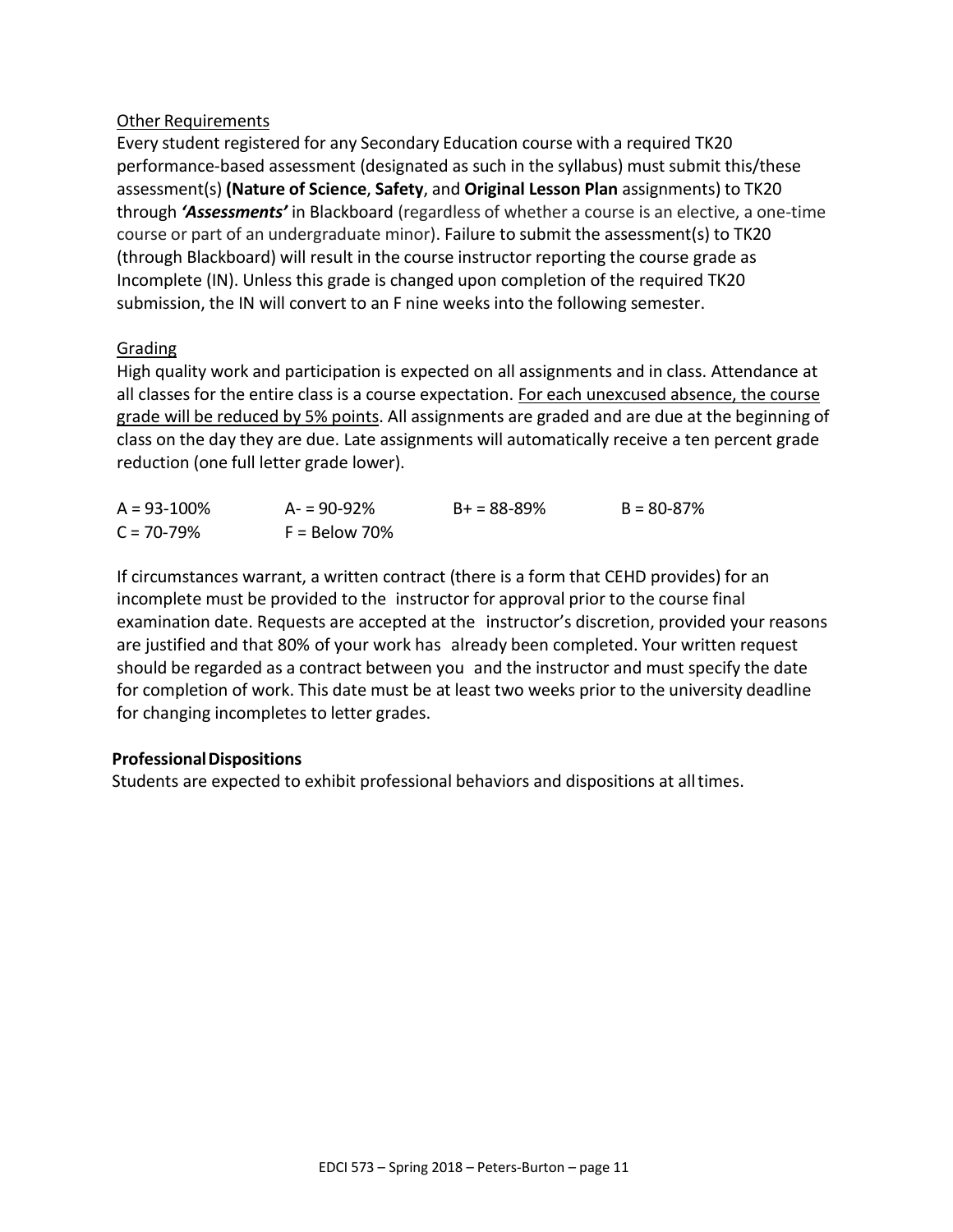## **Course Schedule**

Faculty reserves the right to alter the schedule, as necessary, with notification to students.

| <b>Date</b>      | Topic(s)                               | <b>Reading Due</b>               | <b>Assignment Due</b>               |
|------------------|----------------------------------------|----------------------------------|-------------------------------------|
| <b>Jan 23</b>    | Intro to Course                        | Look over the                    |                                     |
|                  | Why teach science?                     | <b>Blackboard Website</b>        |                                     |
|                  | Social Justice                         |                                  |                                     |
| <b>Jan 30</b>    | <b>Clinical Experience Orientation</b> | Llewellyn Chapter 5              |                                     |
|                  | from 4:30-5:30                         |                                  |                                     |
|                  | Nature of science                      |                                  |                                     |
| Feb 6            | <b>Conceptual Modeling</b>             | Llewellyn Chapter 1              | <b>Research Review</b><br>$\bullet$ |
| Feb 13           | Conceptual Modeling and                | Llewellyn Chapter 2              |                                     |
|                  | Argumentation in Science               |                                  |                                     |
| Feb 20           | Lesson Plans, Lesson                   | Llewellyn Chapter 6              | <b>NOS Assignment</b><br>$\bullet$  |
|                  | <b>Objectives and Backwards</b>        |                                  |                                     |
|                  | Design                                 |                                  |                                     |
| Feb 27           | <b>Formative Assessment</b>            | Llewellyn Chapter 10             |                                     |
| Mar <sub>6</sub> | <b>Summative Assessment</b>            |                                  |                                     |
|                  | Teaching using Inquiry in the          | Llewellyn Chapter 7              |                                     |
|                  | <b>Science Classroom</b>               |                                  |                                     |
|                  |                                        | Mar 13 - Spring Break - no class |                                     |
| Mar 20           | Managing the Inquiry                   | Llewellyn Chapter 8              | Lesson Critique and<br>٠            |
|                  | Classroom                              |                                  | Revision                            |
| Mar 27           | Safety                                 |                                  |                                     |
| Apr 3            | Peer Review of Lesson                  |                                  | <b>Original Lesson Draft</b><br>٠   |
| Apr 10           | Microteaching                          |                                  |                                     |
| Apr 17           | NO Face-To-Face CLASS                  |                                  | Safety Assignment                   |
|                  | Writing time - Dr. Peters-             |                                  |                                     |
|                  | <b>Burton is at AERA</b>               |                                  |                                     |
| Apr 24           | Microteaching                          |                                  |                                     |
| May 1            | Microteaching                          |                                  |                                     |
|                  | <b>Clinical Experience Debrief</b>     |                                  |                                     |
|                  | (4:30-5:00) in Aquia 213               |                                  |                                     |
| <b>May 10</b>    | No CLASS - Remaining                   |                                  | Microteaching                       |
|                  | assignments due                        |                                  | Reflection                          |
|                  |                                        |                                  | <b>Clinical Experience</b>          |
|                  |                                        |                                  | Paper                               |
|                  |                                        |                                  | Final Lesson Plan                   |
|                  |                                        |                                  |                                     |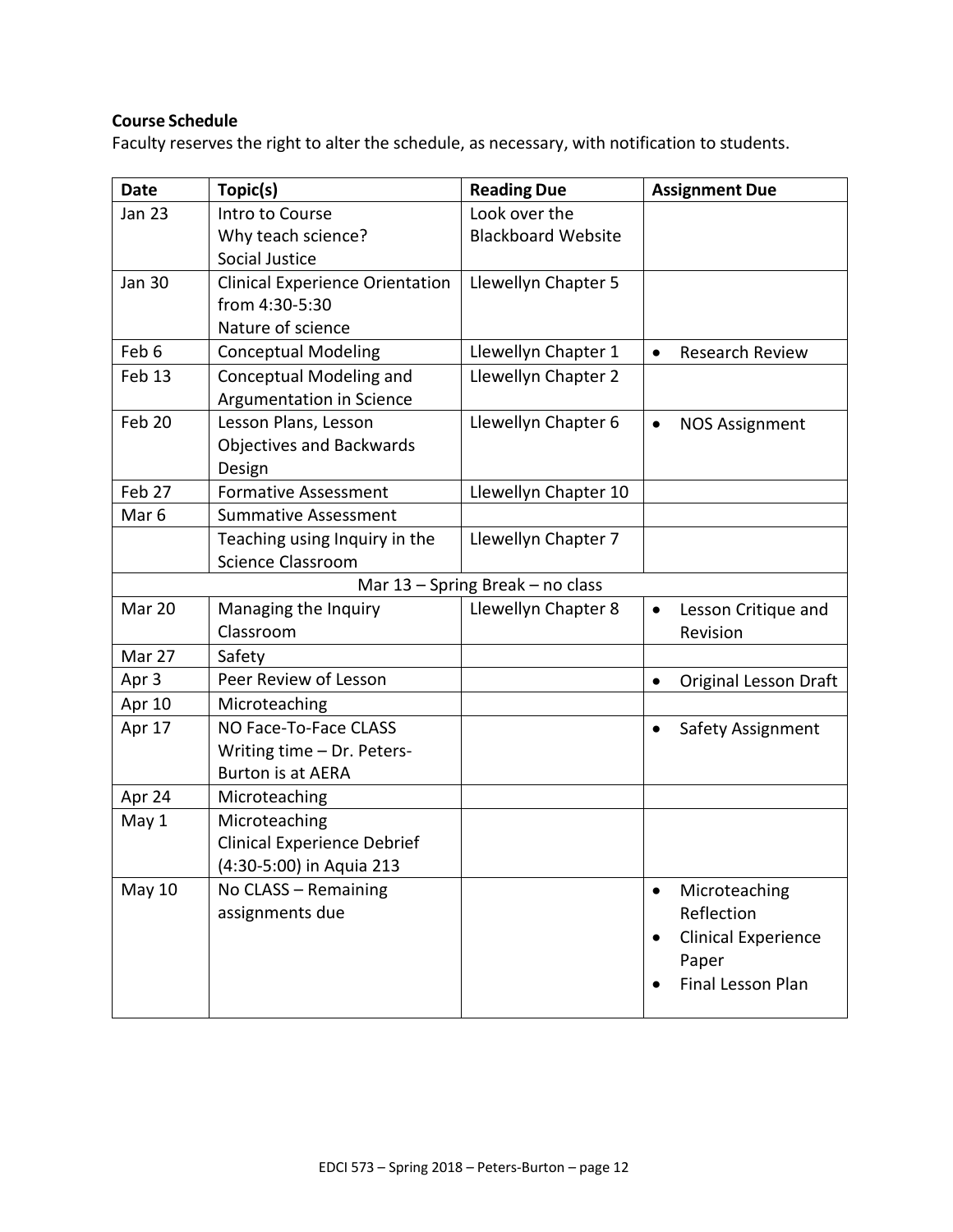## **Core Values Commitment**

The College of Education and Human Development is committed to collaboration, ethical leadership, innovation, research-based practice, and social justice. Students are expected to adhere to these principles: [http://cehd.gmu.edu/values/.](http://cehd.gmu.edu/values/)

## **GMU Policies and Resources for Students**

## *Policies*

- Students must adhere to the guidelines of the Mason Honor Code (see <https://catalog.gmu.edu/policies/honor-code-system/> ).
- Students must follow the university policy for Responsible Use of Computing (see [http://universitypolicy.gmu.edu/policies/responsible-use-of-computing/\)](http://universitypolicy.gmu.edu/policies/responsible-use-of-computing/).
- Students are responsible for the content of university communications sent to their Mason email account and are required to activate their account and check it regularly. All communication from the university, college, school, and program will be sent to students **solely** through their Mason email account.
- Students with disabilities who seek accommodations in a course must be registered with George Mason University Disability Services. Approved accommodations will begin at the time the written letter from Disability Services is received by the instructor (see [http://ods.gmu.edu/\)](http://ods.gmu.edu/).
- Students must follow the university policy stating that all sound emitting devices shall be silenced during class unless otherwise authorized by the instructor.

### *Campus Resources*

- Support for submission of assignments to Tk20 should be directed to  $\frac{tk20\text{help@gmu.edu}}{tk20\text{help@gmu.edu}}$ [https://cehd.gmu.edu/aero/tk20.](https://cehd.gmu.edu/aero/tk20) Questions or concerns regarding use of Blackboard should be directed to [http://coursessupport.gmu.edu/.](http://coursessupport.gmu.edu/)
- For information on student support resources on campus, see <https://ctfe.gmu.edu/teaching/student-support-resources-on-campus>

**For additional information on the College of Education and Human Development, please visit our website<https://cehd.gmu.edu/students/> .**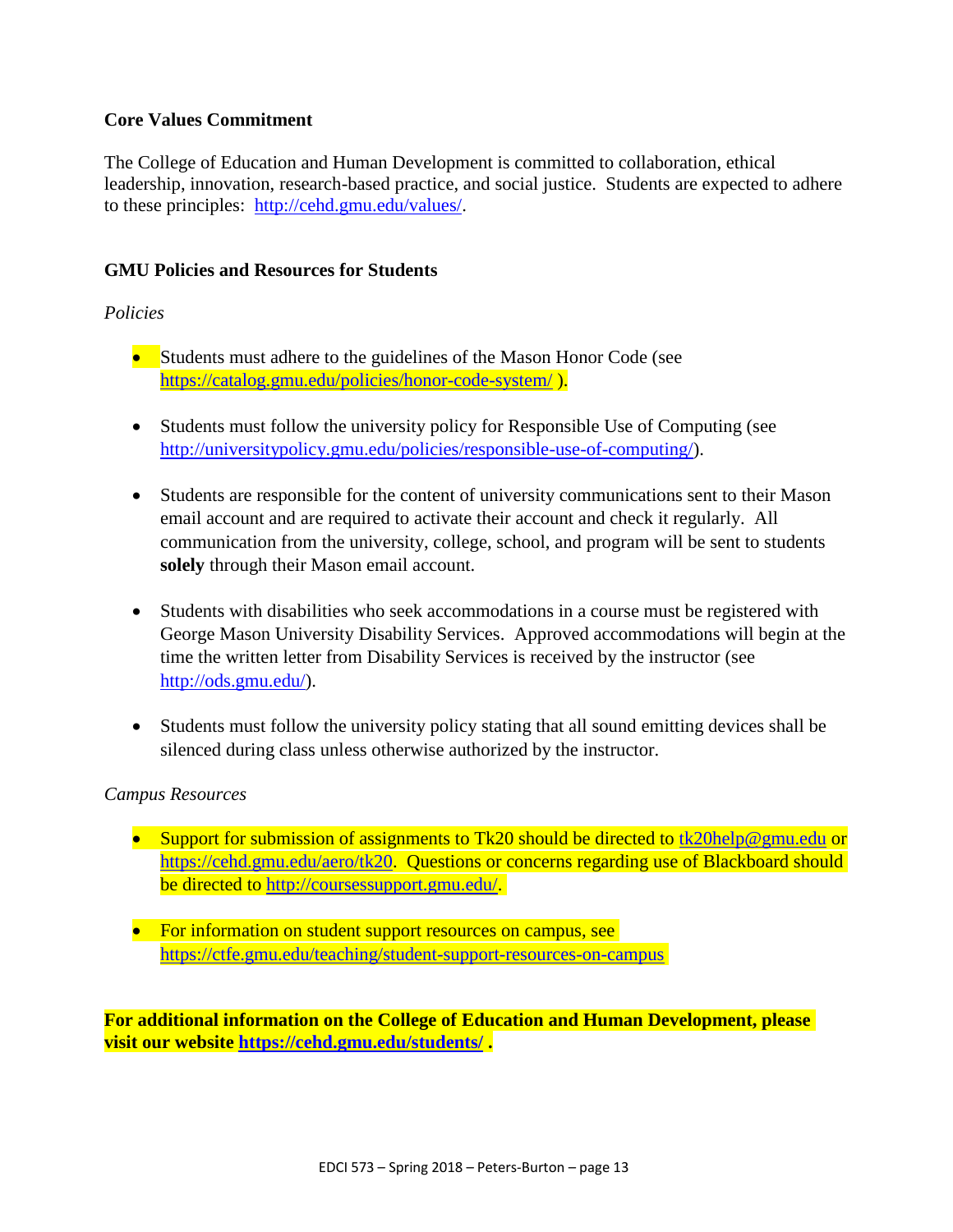# **Assignment Rubrics**

# Nature of Science Assignment (PBA)

| <b>Standard</b>                        | Accomplished                            | <b>Target</b>              | Acceptable                            | Unsatisfactory                  |
|----------------------------------------|-----------------------------------------|----------------------------|---------------------------------------|---------------------------------|
| Understand                             | Product provided is                     | Product provided is        | Product provided is                   | Produce submitted               |
| research and can                       | an independent                          | a classroom                | a classroom                           | is not an example               |
| successfully design,                   | investigation in                        | assignment in              | assignment in                         | of scientific inquiry.          |
| conduct, report,                       | which the                               | which the                  | which the                             |                                 |
| and evaluate                           | candidate                               | candidate is given a       | candidate was                         |                                 |
| investigations in                      | identifies the                          | question but               | given the question                    |                                 |
| science (1d)                           | question, designs                       | designed and               | and methods for                       |                                 |
|                                        | and implements                          | implemented the            | investigating the                     |                                 |
|                                        | the methods for                         | methods for                | question but                          |                                 |
|                                        | investigating the                       | investigating the          | candidate conducts                    |                                 |
|                                        | questions, and                          | question as well as        | the investigation                     |                                 |
|                                        | reports the                             | reports on the             | and reports on the                    |                                 |
|                                        | findings.                               | findings.                  | findings.                             |                                 |
| Understand and                         | The mathematics                         | The mathematics            | The mathematics                       | There are no or                 |
| can successfully                       | used when                               | used when                  | used when                             | inappropriate                   |
| use mathematics                        | reporting findings                      | reporting findings         | reporting findings                    | examples of                     |
| to process and                         | or solving the                          | or solving the             | or solving the                        | mathematics used                |
| report data and                        | problem are                             | problem are                | problem were                          | to report findings              |
| solve problems in                      | appropriate and                         | appropriate and            | largely determined                    | or solve problems.              |
| their field(s) of                      | independently                           | largely determined         | by the instructor.                    |                                 |
| licensure (1e)                         | determined by the                       | by the candidate.          |                                       |                                 |
|                                        | candidate.                              |                            |                                       |                                 |
| Understand the                         | Candidate fully                         | Candidate fully            | Candidate explains                    | Candidate cannot                |
| philosophical                          | explains all of the                     | explains all of the        | the following                         | explain the                     |
| tenets,                                | following aspects                       | following aspects          | aspects of the                        | following aspects               |
| assumptions, goals,                    | of the nature of                        | of NOS BUT DOES            | nature of science                     | of the nature of                |
| and values that                        | science AND                             | NOT connect them<br>to the | in a partial or                       | science:                        |
| distinguish science<br>from technology | connects them to<br>the investigations: | investigations:            | superficial way:<br>1. science cannot | 1. science cannot<br>answer all |
| and from other                         | 1. science cannot                       | 1. science cannot          | answer all                            |                                 |
| ways of knowing                        | answer all                              | answer all                 | questions                             | questions<br>2. science         |
| the world (2b)                         | questions                               | questions                  | 2. science                            | produces,                       |
|                                        | 2. science                              | 2. science                 | produces,                             | demands, and                    |
|                                        | produces,                               | produces,                  | demands, and                          | relies on empirical             |
|                                        | demands, and                            | demands, and               | relies on empirical                   | evidence                        |
|                                        | relies on empirical                     | relies on empirical        | evidence                              | 3. science and                  |
|                                        | evidence                                | evidence                   | 3. science and                        | technology are not              |
|                                        | 3. science and                          | 3. science and             | technology are not                    | the same but                    |
|                                        | technology are not                      | technology are not         | the same but                          | impact one                      |
|                                        | the same but                            | the same but               | impact one                            | another.                        |
|                                        | impact one                              | impact one                 | another.                              |                                 |
|                                        | another.                                | another.                   |                                       |                                 |
| Understand the                         | Candidate fully                         | Candidate fully            | Candidate explains                    | Candidate cannot                |
| processes, tenets,                     | explains the                            | explains the               | the following                         | explain the                     |
| and assumptions of                     | following aspects                       | following aspects          | aspects of the                        | following aspects               |
| multiple methods                       | of the nature of                        | of NOS BUT DOES            | nature of science                     | of the nature of                |
| of inquiry leading                     | science AND                             | NOT connect them           | in a partial or                       | science:                        |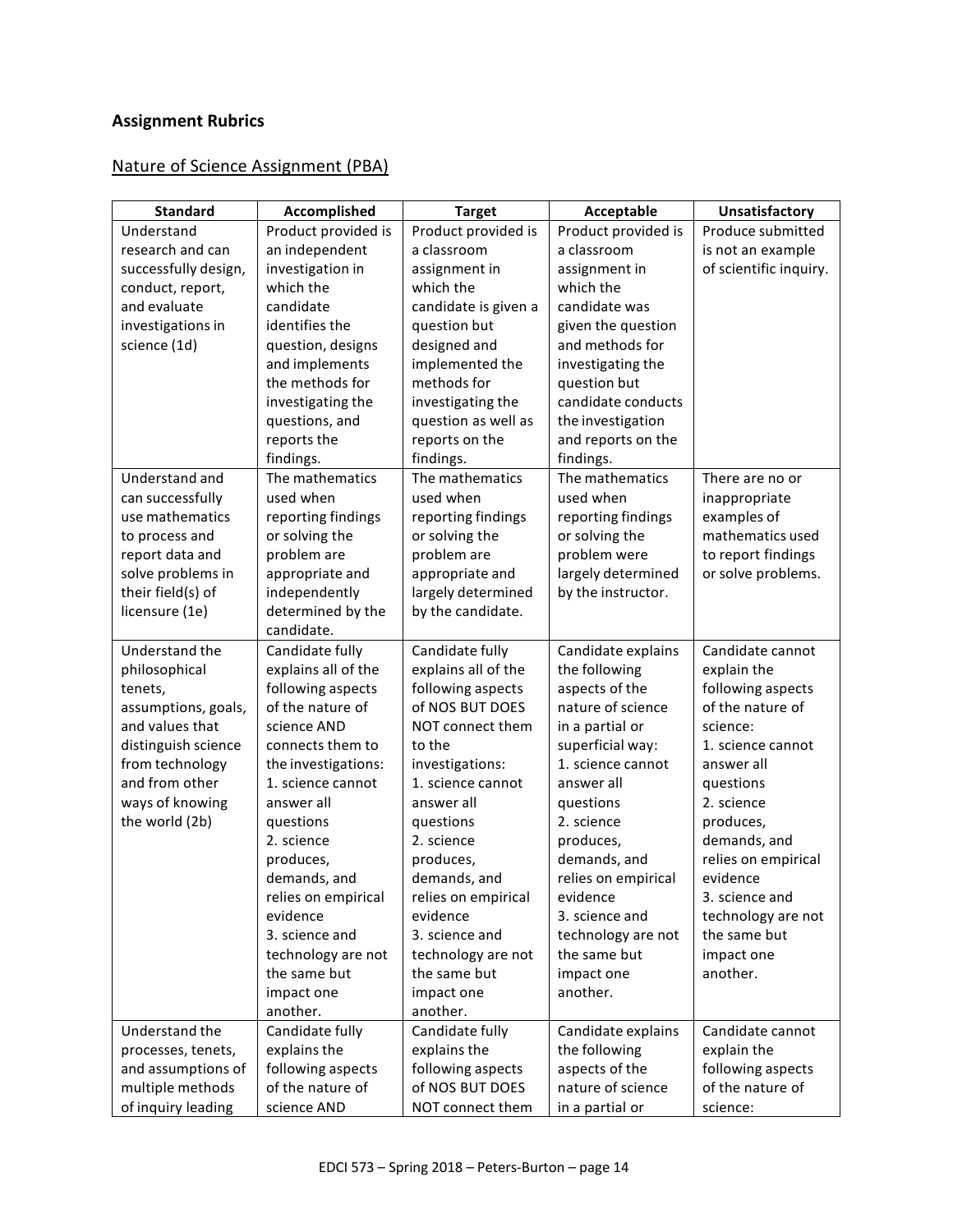| <b>Standard</b>     | Accomplished           | <b>Target</b>          | Acceptable             | <b>Unsatisfactory</b>  |
|---------------------|------------------------|------------------------|------------------------|------------------------|
| to scientific       | connects them to       | to the                 | superficial way:       | 1. Science employs     |
| knowledge (3a)      | the investigations:    | investigations:        | 1. Science employs     | multiple methods       |
|                     | 1. Science employs     | 1. Science employs     | multiple methods       | and types of           |
|                     | multiple methods       | multiple methods       | and types of           | reasoning that         |
|                     | and types of           | and types of           | reasoning that         | share many             |
|                     | reasoning that         | reasoning that         | share many             | common factors,        |
|                     | share many             | share many             | common factors,        | habits of mind, and    |
|                     | common factors,        | common factors,        | habits of mind, and    | norms                  |
|                     | habits of mind, and    | habits of mind, and    | norms                  | 2. scientific          |
|                     | norms                  | norms                  | 2. scientific          | knowledge is           |
|                     | 2. scientific          | 2. scientific          | knowledge is           | tentative, durable,    |
|                     | knowledge is           | knowledge is           | tentative, durable,    | and self-correcting    |
|                     | tentative, durable,    | tentative, durable,    | and self-correcting    |                        |
|                     | and self-correcting    | and self-correcting    |                        |                        |
| Understand          | Candidate fully        | Candidate fully        | Candidate explains     | Candidate cannot       |
| socially important  | explains the           | explains the           | the following          | explain the            |
| issues related to   | following aspects      | following aspects      | aspects of the         | following aspects      |
| science and         | of the nature of       | of NOS BUT DOES        | nature of science      | of the nature of       |
| technology in their | science AND            | NOT connect them       | in a partial or        | science:               |
| field of licensure, | connects them to       | to the                 | superficial way:       | 1. science is a        |
| as well as          | the investigations:    | investigations:        | 1. science is a        | creative endeavor      |
| processes used to   | 1. science is a        | 1. science is a        | creative endeavor      | 2. social, historical, |
| analyze and make    | creative endeavor      | creative endeavor      | 2. social, historical, | and cultural factors   |
| decisions on such   | 2. social, historical, | 2. social, historical, | and cultural factors   | play a role in the     |
| issues (4a)         | and cultural factors   | and cultural factors   | play a role in the     | construction of        |
|                     | play a role in the     | play a role in the     | construction of        | scientific             |
|                     | construction of        | construction of        | scientific             | knowledge              |
|                     | scientific             | scientific             | knowledge              | 3. science has a       |
|                     | knowledge              | knowledge              | 3. science has a       | subjective element     |
|                     | 3. science has a       | 3. science has a       | subjective element     |                        |
|                     | subjective element     | subjective element     |                        |                        |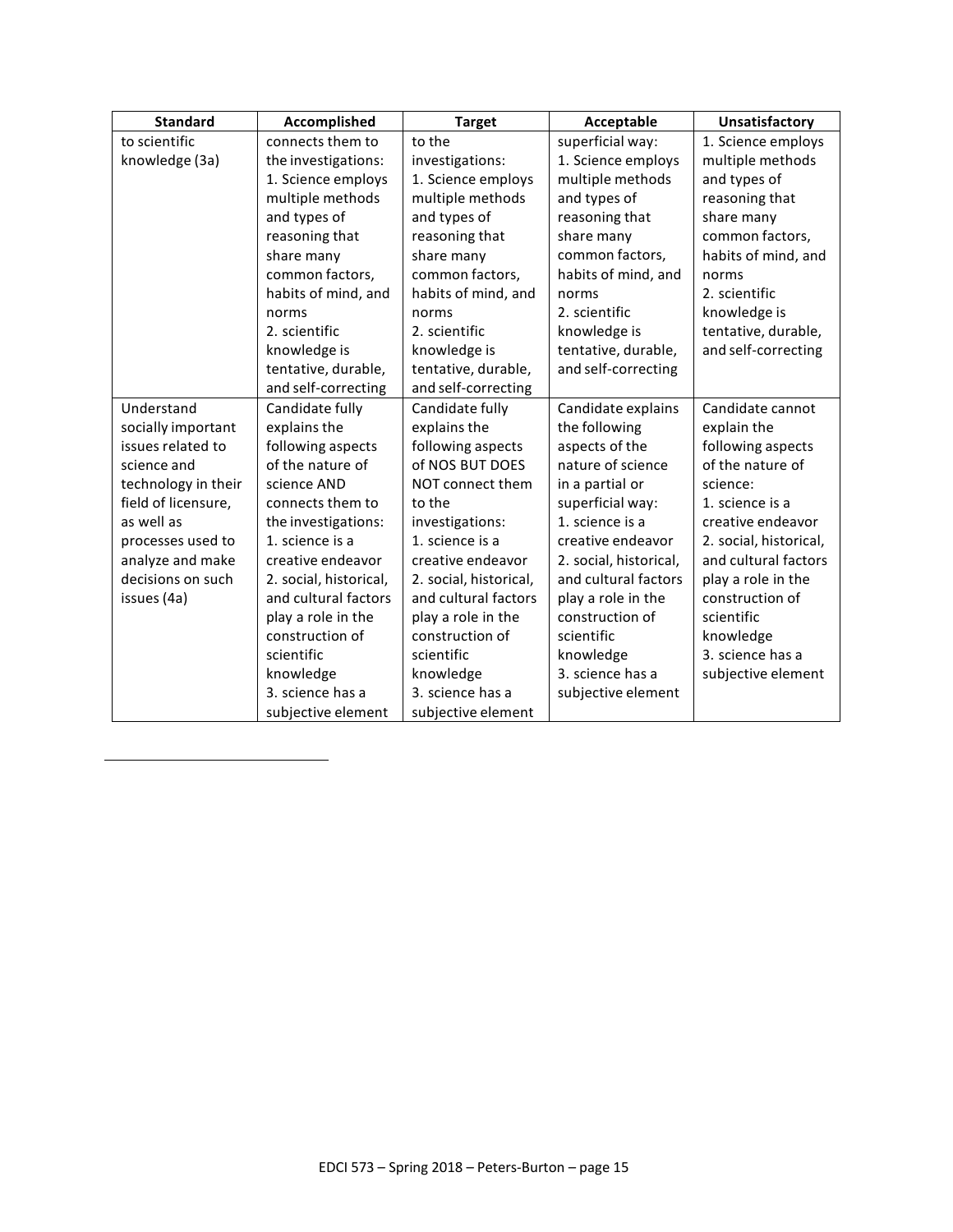# Safety Assignment (PBA)

| <b>Standard</b>     | Accomplished         | <b>Target</b>          | Acceptable            | Unsatisfactory        |
|---------------------|----------------------|------------------------|-----------------------|-----------------------|
| Understand the      | Within self-         | Given a                | Candidate is able     | Candidate is not      |
| legal and ethical   | developed lessons    | hypothetical lab       | to list the legal     | able to list the      |
| responsibilities of | and unit, candidate  | activity, the          | responsibilities of a | legal                 |
| science teachers    | consistently         | candidate is able to   | teacher AND           | responsibilities of a |
| for the welfare of  | identifies the legal | identify the legal     | describe how to       | teacher AND is not    |
| their students, the | responsibilities of  | responsibilities of    | hypothetically        | able to describe      |
| proper treatment    | the teacher AND is   | the teacher AND        | address these         | how to address        |
| of animals, and the | able to describe     | describe how to        | responsibilities      | those                 |
| maintenance and     | how to address       | address these          |                       | responsibilities      |
| disposal of         | these                | responsibilities       |                       |                       |
| materials (9a)      | responsibilities     |                        |                       |                       |
| Know and practice   | Within self-         | Given a                | Candidate is able     | Candidate is not      |
| safe techniques for | developed lessons    | hypothetical           | to list safe          | able to list safe     |
| the preparation,    | and unit, candidate  | activity, candidate    | practices             | practices             |
| storage,            | can safely prepare,  | is able to list safe   | associated with       | associated with       |
| dispensing,         | store, dispense,     | practices              | materials including   | materials in the      |
| supervision, and    | and dispose of       | associated with        | preparation,          | science               |
| disposal of all     | materials used       | materials              | storage, disposal,    | classroom             |
| materials used in   | during science       | including              | and supervision       |                       |
| science instruction | instruction AND      | preparation,           |                       |                       |
|                     | provide              | storage, disposal,     |                       |                       |
|                     | appropriate          | and supervision        |                       |                       |
|                     | emergency            | AND is able to         |                       |                       |
|                     | procedures to        | outline                |                       |                       |
|                     | share with           | appropriate            |                       |                       |
|                     | students for         | emergency              |                       |                       |
|                     | activities           | procedures for         |                       |                       |
|                     |                      | the lab                |                       |                       |
| Know and follow     | Within self-         | Given a                | Candidate is able     | Candidate is not      |
| emergency           | developed lessons,   | hypothetical           | to list emergency     | able to describe      |
| procedures,         | candidate is able to | activity, candidate    | procedures,           | emergency             |
| maintain safety     | articulate safety    | is able to list safety | explain the           | procedures,           |
| equipment, and      | concerns and         | concerns and           | maintenance of        | explain the           |
| ensure safety       | appropriate          | appropriate            | primary safety        | maintenance of        |
| procedures          | emergency            | emergency              | equipment, and        | any safety            |
| appropriate for the | procedures, as well  | procedures, as well    | determine how to      | equipment, or         |
| activities and      | as what safety       | as what safety         | address safety        | determine how to      |
| abilities of        | equipment should     | equipment should       | concerns within a     | address safety        |
| students (9c)       | be available and     | be available and       | particular activity   | concerns for a        |
|                     | how to use it        | how to use it          |                       | particular activity   |
| Treat all living    | Within self-         | Given a                | Candidate is able     | Candidate is not      |
| organisms used in   | developed lessons,   | hypothetical           | to list safe,         | able to list safe,    |
| the classroom and   | candidate is able to | activity, candidate    | humane, and           | humane, and           |
| found in the field  | articulate safe,     | is able to list safe,  | ethical practices     | ethical practices     |
| in a safe, humane,  | humane, and          | humane, and            | associated with the   | associated with the   |
| and ethical manner  | ethical practices    | ethical practices      | use and disposal of   | use and disposal of   |
| and respect legal   | associated with the  | associated with the    | living organisms      | living organisms      |
| restrictions on     | use and disposal     | use and disposal of    |                       |                       |
| their collection,   | living organisms     | living organisms       |                       |                       |
| keeping, and use    |                      |                        |                       |                       |
| (9d)                |                      |                        |                       |                       |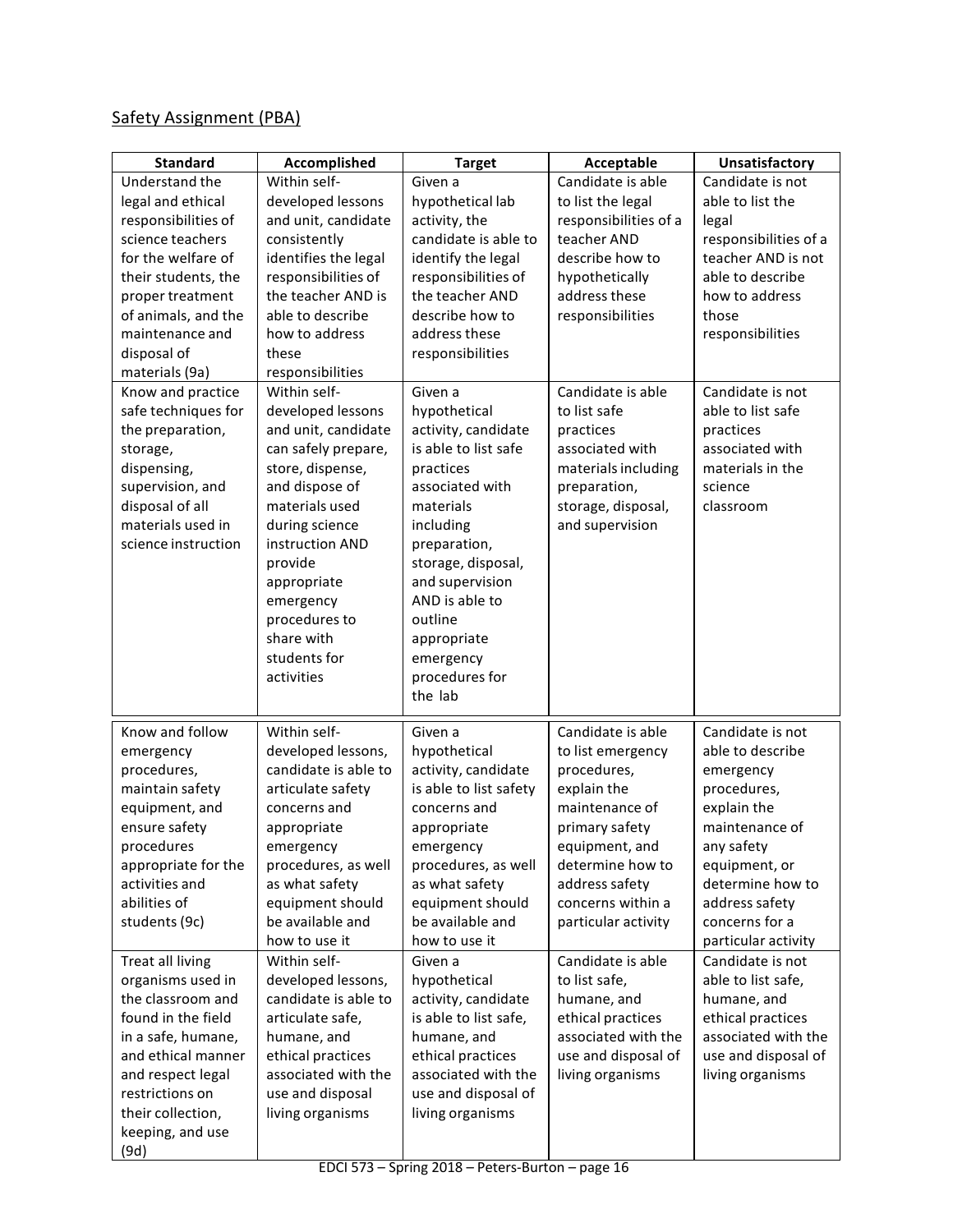# Original Lesson (PBA)

| <b>Criteria</b>                                                                                                                                                                                                               | <b>Does Not Meet</b>                                                                                                                                                                                                | <b>Approaches</b>                                                                                                                                                             | <b>Meets</b>                                                                                                                                                            | <b>Exceeds Standard</b>                                                                                                                                                                                                                           |
|-------------------------------------------------------------------------------------------------------------------------------------------------------------------------------------------------------------------------------|---------------------------------------------------------------------------------------------------------------------------------------------------------------------------------------------------------------------|-------------------------------------------------------------------------------------------------------------------------------------------------------------------------------|-------------------------------------------------------------------------------------------------------------------------------------------------------------------------|---------------------------------------------------------------------------------------------------------------------------------------------------------------------------------------------------------------------------------------------------|
|                                                                                                                                                                                                                               | <b>Standard</b>                                                                                                                                                                                                     | <b>Standard</b>                                                                                                                                                               | <b>Standard</b>                                                                                                                                                         |                                                                                                                                                                                                                                                   |
| <b>LESSON PLANNING</b>                                                                                                                                                                                                        |                                                                                                                                                                                                                     |                                                                                                                                                                               |                                                                                                                                                                         |                                                                                                                                                                                                                                                   |
| The candidate<br><b>identifies</b><br>performance-based<br>objectives and<br>appropriate<br>curriculum goals<br>that are relevant to<br>learners.<br>In TASC $7(a)$                                                           | The candidate does<br>not identify<br>performance-based<br>objectives and<br>appropriate<br>curriculum goals<br>that are relevant to<br>learners.                                                                   | The candidate<br>identifies<br>objectives and<br>curriculum goals but<br>they are not<br>performance-based<br>or appropriate for<br>subject and/or<br>grade level.            | The candidate<br>identifies<br>performance-based<br>objectives and<br>appropriate<br>curriculum goals and<br>they are appropriate<br>for subject and/or<br>grade level. | The candidate<br>identifies well-<br>developed,<br>performance-based<br>objectives,<br>appropriate<br>curriculum goals<br>that are appropriate<br>for subject and/or<br>grade level;<br>correctly<br>formulated; and<br>addressed all<br>domains. |
| The candidate<br>identifies<br>national/state/local<br>standards that align<br>with objectives and<br>are appropriate for<br>curriculum goals<br>and are relevant to<br>learners.<br>In TASC $7(g)$                           | The candidate does<br>not identify<br>national/state/local<br>standards that align<br>with the objectives<br>or the standards are<br>not appropriate for<br>curriculum goals or<br>are not relevant to<br>learners. | The candidate<br>identifies<br>national/state/local<br>standards but the<br>standards are<br>not aligned with the<br>objectives and/or<br>marginally relevant<br>to learners. | The candidate<br>identifies<br>national/state/<br>local standards<br>that are aligned with<br>the objectives and<br>relevant to learners.                               | The candidate<br>identifies<br>national/state/<br>local standards that<br>are clearly aligned<br>with the objectives<br>and relevant to<br>learners.                                                                                              |
| The candidate<br>continually seeks<br>appropriate ways to<br>employ technology<br>to support<br>assessment practice<br>both to engage<br>learners more fully<br>and to assess and<br>address learner<br>needs.<br>InTASC 6(i) | The candidate does<br>not identify<br>appropriate<br>technology to<br>engage learners<br>even though it was<br>available.                                                                                           | The candidate<br>identify technology<br>to engage learners<br>though it would be<br>ineffective to teach<br>the content and<br>address learner<br>needs.                      | The candidate<br>identifies<br>appropriate<br>technology to<br>engage learners<br>more fully and<br>assess and address<br>learner needs.                                | The candidate<br>identifies effective,<br>creative and<br>appropriate<br>technology to<br>engage learners<br>more fully and<br>assess and enhance<br>student learning<br>needs.                                                                   |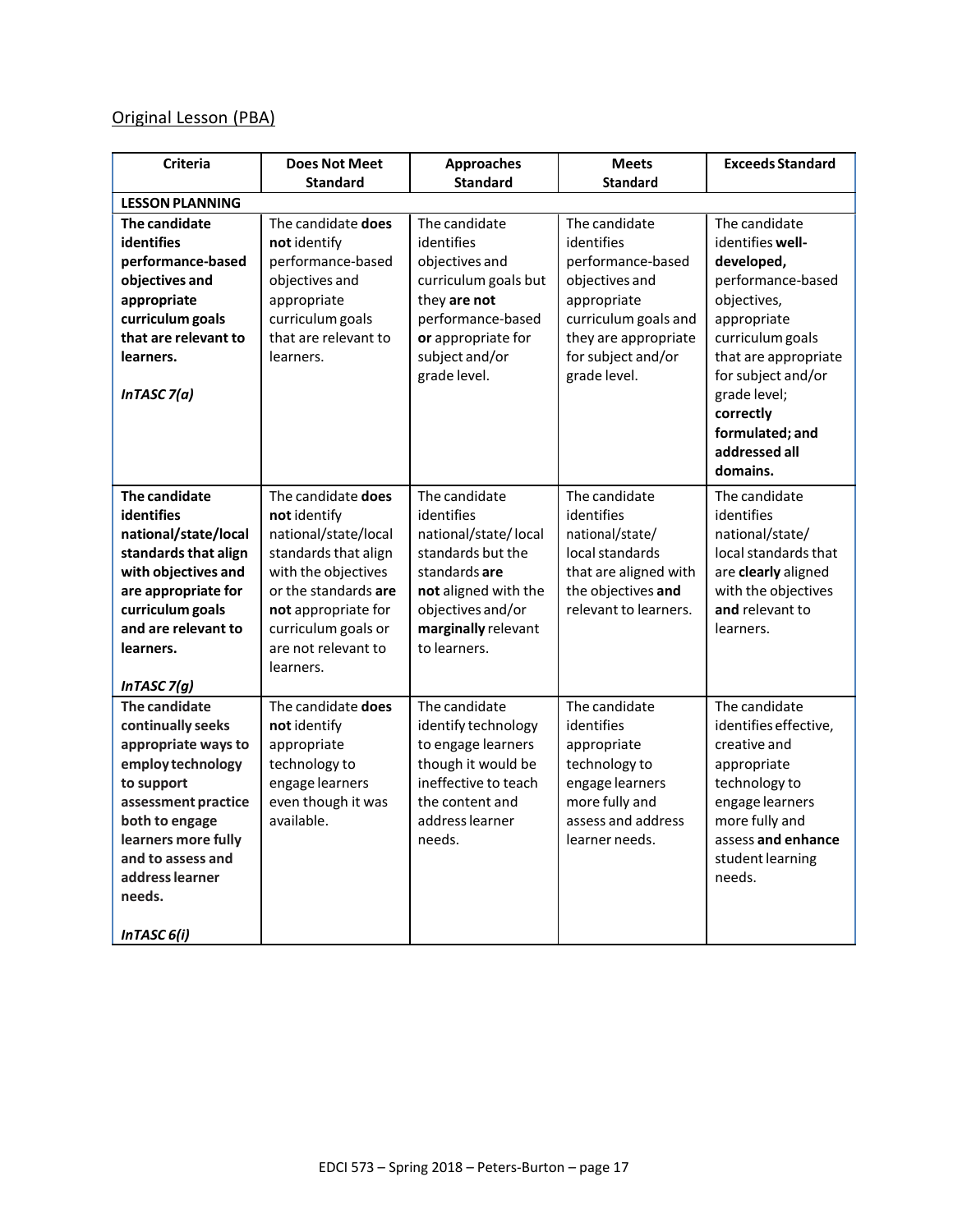| The candidate<br>facilitates learners'<br>use of current tools<br>and resources to<br>maximize content<br>learning in varied<br>contexts.<br>In TASC $5(c)$                                                   | The candidate's<br>plans do not provide<br>evidence of<br>opportunities for<br>learners' use of<br>current tools<br>(technology) nor<br>resources to<br>maximize content<br>learning in varied<br>contexts.                              | The candidate's<br>plans provide<br>evidence of<br>opportunities for<br>learners' use of<br>current tools and<br>resources that are<br>ineffective to<br>maximize content<br>learning in varied<br>contexts.                | The candidate's<br>plans provide<br>evidence of<br>opportunities for<br>learners' use of<br>current tools and<br>resources that are<br>effective to<br>maximize content<br>learning in varied<br>contexts.                                          | The candidate's<br>plans provide<br>substantial evidence<br>of multiple<br>opportunities for<br>learners' use of<br>current tools and<br>resources that are<br>creative and<br>effective to<br>maximize content<br>learning in varied<br>contexts.                                      |  |
|---------------------------------------------------------------------------------------------------------------------------------------------------------------------------------------------------------------|------------------------------------------------------------------------------------------------------------------------------------------------------------------------------------------------------------------------------------------|-----------------------------------------------------------------------------------------------------------------------------------------------------------------------------------------------------------------------------|-----------------------------------------------------------------------------------------------------------------------------------------------------------------------------------------------------------------------------------------------------|-----------------------------------------------------------------------------------------------------------------------------------------------------------------------------------------------------------------------------------------------------------------------------------------|--|
| The candidate plans<br>how to achieve<br>each student's<br>learning goals,<br>choosing<br>accommodations to<br>differentiate<br>instruction for<br>individuals and<br>groups of learners.<br>In TASC $7(b)$   | The candidate's<br>lesson plan does not<br>provide evidence of<br>accommodations to<br>differentiate<br>instruction for<br>individuals and<br>groups of learners.                                                                        | The candidate's<br>lesson plan provides<br>evidence of an<br>effort to meet<br>student's learning<br>goals, and attempts<br>accommodations to<br>differentiate<br>instruction for<br>individuals and<br>groups of learners. | The candidate's<br>lesson plan provides<br>evidence of<br>successfully<br>meeting each<br>student's learning<br>goals, and<br>successfully makes<br>accommodations to<br>differentiate<br>instruction for<br>individuals and<br>groups of learners. | The candidate's<br>lesson plan provides<br>evidence of<br>successfully meeting<br>each student's<br>learning goals, and<br>successfully makes a<br>variety of<br>accommodations to<br>differentiate<br>instruction for<br>individuals and<br>groups of learners.                        |  |
| The candidate<br>develops<br>appropriate<br>sequencing and<br>pacing of learning<br>experiences and<br>provides multiple<br>ways to<br>demonstrate<br>knowledge and<br>skill.<br>In TASC $7(c)$               | The candidate does<br>not plan for<br>appropriate<br>sequencing and<br>pacing of learning<br>experiences.<br>Tasks, methods,<br>strategies are not<br>stated.                                                                            | The candidate plans<br>for appropriate<br>sequencing and<br>pacing of learning<br>experiences; but<br>tasks, methods and<br>strategies are not<br>stated and/or not<br>appropriate or<br>effective for the<br>lesson.       | The candidate plans<br>for appropriate<br>sequencing and<br>pacing of learning<br>experiences; and all<br>tasks, methods, and<br>strategies are stated<br>and/or are<br>appropriate and<br>effective for the<br>lesson.                             | The candidate plans<br>for appropriate<br>sequencing and<br>pacing of learning<br>experiences; tasks,<br>methods and<br>strategies include a<br>variety of creative,<br>active learning,<br>instructional<br>strategies that<br>address learner<br>differences to<br>maximize learning. |  |
| PLANNED INSTRUCTIONAL STRATEGIES                                                                                                                                                                              |                                                                                                                                                                                                                                          |                                                                                                                                                                                                                             |                                                                                                                                                                                                                                                     |                                                                                                                                                                                                                                                                                         |  |
| The candidate<br>stimulates learner<br>reflection on prior<br>content knowledge,<br>links new concepts<br>to familiar<br>concepts, and<br>makes connections<br>to learners'<br>experiences.<br>In TASC $4(d)$ | The candidate does<br>not plan an opening<br>activity that<br>stimulates learner<br>reflection on prior<br>content knowledge,<br>links new concepts<br>to familiar concepts,<br>nor makes<br>connections to<br>learners'<br>experiences. | The candidate plans<br>an opening activity<br>that used learner<br>prior content<br>knowledge, but<br>does not link new<br>concepts to familiar<br>concepts, or make<br>connections to<br>learners'<br>experiences.         | The candidate plans<br>an opening activity<br>that stimulates<br>learner reflection on<br>prior content<br>knowledge, links<br>new concepts to<br>familiar concepts,<br>and makes<br>connections to<br>learners'<br>experiences.                    | The candidate plans<br>an opening activity<br>that actively<br>stimulates learner<br>reflection on prior<br>content knowledge,<br>effectively links new<br>concepts to familiar<br>concepts, and<br>creatively makes<br>connections to<br>learners'<br>experiences.                     |  |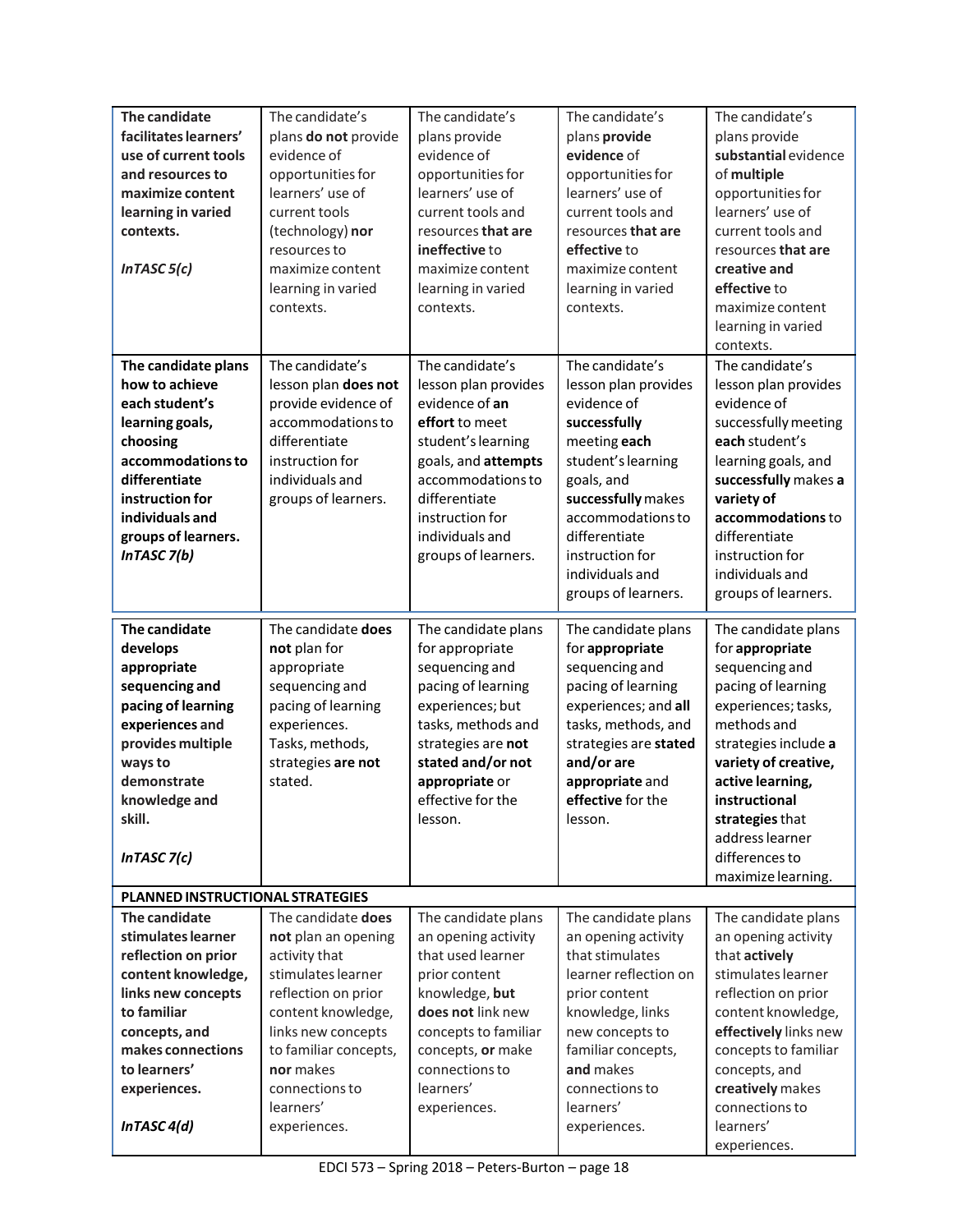| The candidate<br>engages learners in<br>multiple ways of<br>demonstrating<br>knowledge and skill<br>as part of the<br>assessment process.<br>InTASC 6(e) | The candidate does<br>not use assessment<br>as closure to check<br>for comprehension<br>and student<br>knowledge and<br>skills. | The candidate uses<br>assessment as<br>closure to<br>demonstrate<br>knowledge and skills<br>to check for<br>comprehension<br>but they are<br>inappropriate<br>and/or ineffective. | The candidate uses<br>appropriate<br>assessment<br>strategies as closure<br>to demonstrate<br>knowledge and skills<br>to check for<br>understanding. | The candidate uses<br>creative<br>appropriate<br>assessments for<br>closure to<br>demonstrate<br>knowledge and skills<br>to check for<br>comprehension. |
|----------------------------------------------------------------------------------------------------------------------------------------------------------|---------------------------------------------------------------------------------------------------------------------------------|-----------------------------------------------------------------------------------------------------------------------------------------------------------------------------------|------------------------------------------------------------------------------------------------------------------------------------------------------|---------------------------------------------------------------------------------------------------------------------------------------------------------|
| <b>ASSESSMENTS</b>                                                                                                                                       |                                                                                                                                 |                                                                                                                                                                                   |                                                                                                                                                      |                                                                                                                                                         |
| The candidate plans<br>instruction based                                                                                                                 | The candidate does<br>not plan instruction                                                                                      | The candidate plans<br>instruction based on                                                                                                                                       | The candidate plans<br>instruction based on                                                                                                          | The candidate plans<br>instruction based on                                                                                                             |
| on pre-assessment                                                                                                                                        | based on pre-                                                                                                                   | pre-assessment                                                                                                                                                                    | pre-assessment                                                                                                                                       | pre-assessment                                                                                                                                          |
| data, prior learning                                                                                                                                     | assessment data,                                                                                                                | data, prior learning                                                                                                                                                              | data, prior learning                                                                                                                                 | strategy/method                                                                                                                                         |
| knowledge and                                                                                                                                            | prior learning                                                                                                                  | knowledge and skills                                                                                                                                                              | knowledge and skill.                                                                                                                                 | that are creative                                                                                                                                       |
| skill.                                                                                                                                                   | knowledge or skills.                                                                                                            | but it was not                                                                                                                                                                    | Pre-assessment                                                                                                                                       | and effective way to                                                                                                                                    |
| InTASC 7(d)                                                                                                                                              |                                                                                                                                 | effective.                                                                                                                                                                        | strategy/method<br>appropriate and<br>effectively assess<br>student prior<br>knowledge.                                                              | assess student prior<br>knowledge and skills<br>and to guide<br>instruction.                                                                            |
| The candidate                                                                                                                                            | The candidate's                                                                                                                 | The candidate's                                                                                                                                                                   | The candidate's                                                                                                                                      | The candidate's                                                                                                                                         |
| designs                                                                                                                                                  | lesson design does                                                                                                              | lesson design                                                                                                                                                                     | lesson design                                                                                                                                        | post-assessment                                                                                                                                         |
| assessments that<br>match learning                                                                                                                       | not include post-<br>assessments                                                                                                | includes post-<br>assessments                                                                                                                                                     | includes post-<br>assessments that                                                                                                                   | matches learning<br>objectives and                                                                                                                      |
| objectives with                                                                                                                                          | strategies or                                                                                                                   | strategies or                                                                                                                                                                     | were appropriate to                                                                                                                                  | includes creative                                                                                                                                       |
| assessment                                                                                                                                               | methods.                                                                                                                        | methods but the                                                                                                                                                                   | effectively assess                                                                                                                                   | strategies to                                                                                                                                           |
| methods and                                                                                                                                              |                                                                                                                                 | strategies/methods                                                                                                                                                                | student learning.                                                                                                                                    | effectively assess                                                                                                                                      |
| minimizes sources                                                                                                                                        |                                                                                                                                 | were not effective.                                                                                                                                                               |                                                                                                                                                      | student learning.                                                                                                                                       |
| of bias that can<br>distort assessment                                                                                                                   |                                                                                                                                 |                                                                                                                                                                                   |                                                                                                                                                      |                                                                                                                                                         |
| results.                                                                                                                                                 |                                                                                                                                 |                                                                                                                                                                                   |                                                                                                                                                      |                                                                                                                                                         |
|                                                                                                                                                          |                                                                                                                                 |                                                                                                                                                                                   |                                                                                                                                                      |                                                                                                                                                         |
| InTASC 6(b)                                                                                                                                              |                                                                                                                                 |                                                                                                                                                                                   |                                                                                                                                                      |                                                                                                                                                         |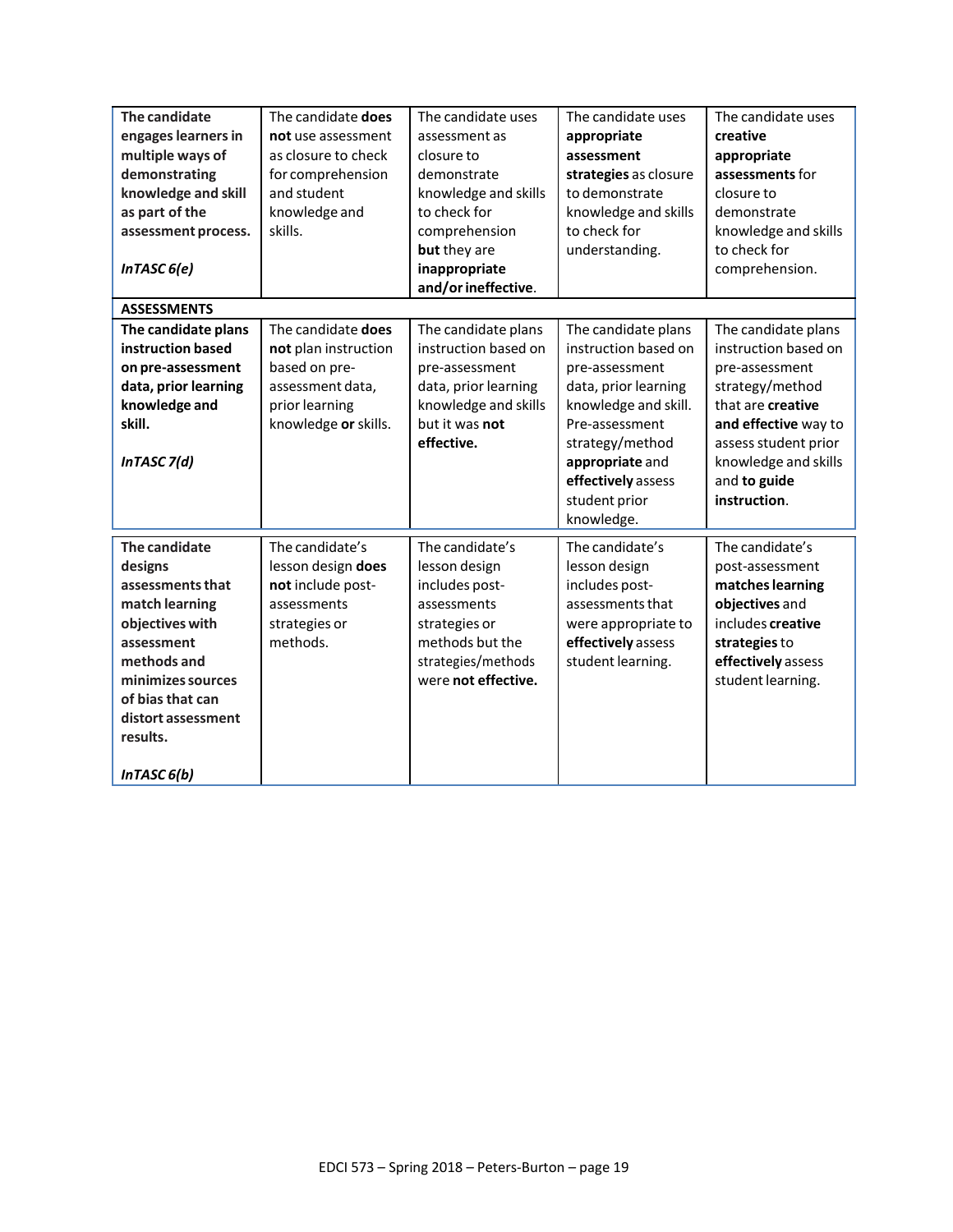#### **IMPORTANT INFORMATION FOR LICENSURE COMPLETION**

Student Clinical Practice: Internship Requirements

#### **Memo:**

**To:** all CEHD students seeking student teaching internships in spring 2018 and forward

**From:** Jeff Davis, Director of Educator Preparation, CEHD

**Re:** Internship application requirements

**Date:** May 1, 2017

Students – please note the following requirements for Spring 2018 internship applications. **No extensions to the application deadlines will be given for missing/incorrect/failing test scores, missing endorsements, or missing/incorrect CPR/AED/First Aid certifications**.

#### **Student Clinical Practice: Internship Application Requirements**

#### **TESTING**

Since 2015, internship applications must include **all** official and passing test scores must be submitted and in the Mason system (i.e. Banner/PatriotWeb) by the internship application deadline. Allow a **minimum** of six weeks for official test scores to arrive at Mason. Testing too close to the application deadline means scores will not arrive in time and the internship application will not be accepted.

For Spring 2018 internships, this means that the latest you could test in time for scores to be reported to Mason by September 15<sup>th</sup> is **August 1**<sup>st</sup>.

#### **Required tests:**

- **Praxis Core Academic Skills for Educators Tests (or qualifying substitute)**
- VCLA
- RVE (specific programs only ... see link below)
- ACTFL (Foreign Language only…unofficial scores are acceptable *for this test only*)
- **Praxis II (content knowledge exam in your specific endorsement area)**

For details, please check<http://cehd.gmu.edu/teacher/test/>

#### **ENDORSEMENTS**

Please note that ALL endorsement coursework must be completed, with all transcripts submitted and approved by the CEHD Endorsement Office, prior to the internship application deadline. Since the internship application must be submitted in the semester prior to the actual internship, please make an appointment to meet with the Endorsement Specialist and plan the completion of your Endorsements accordingly.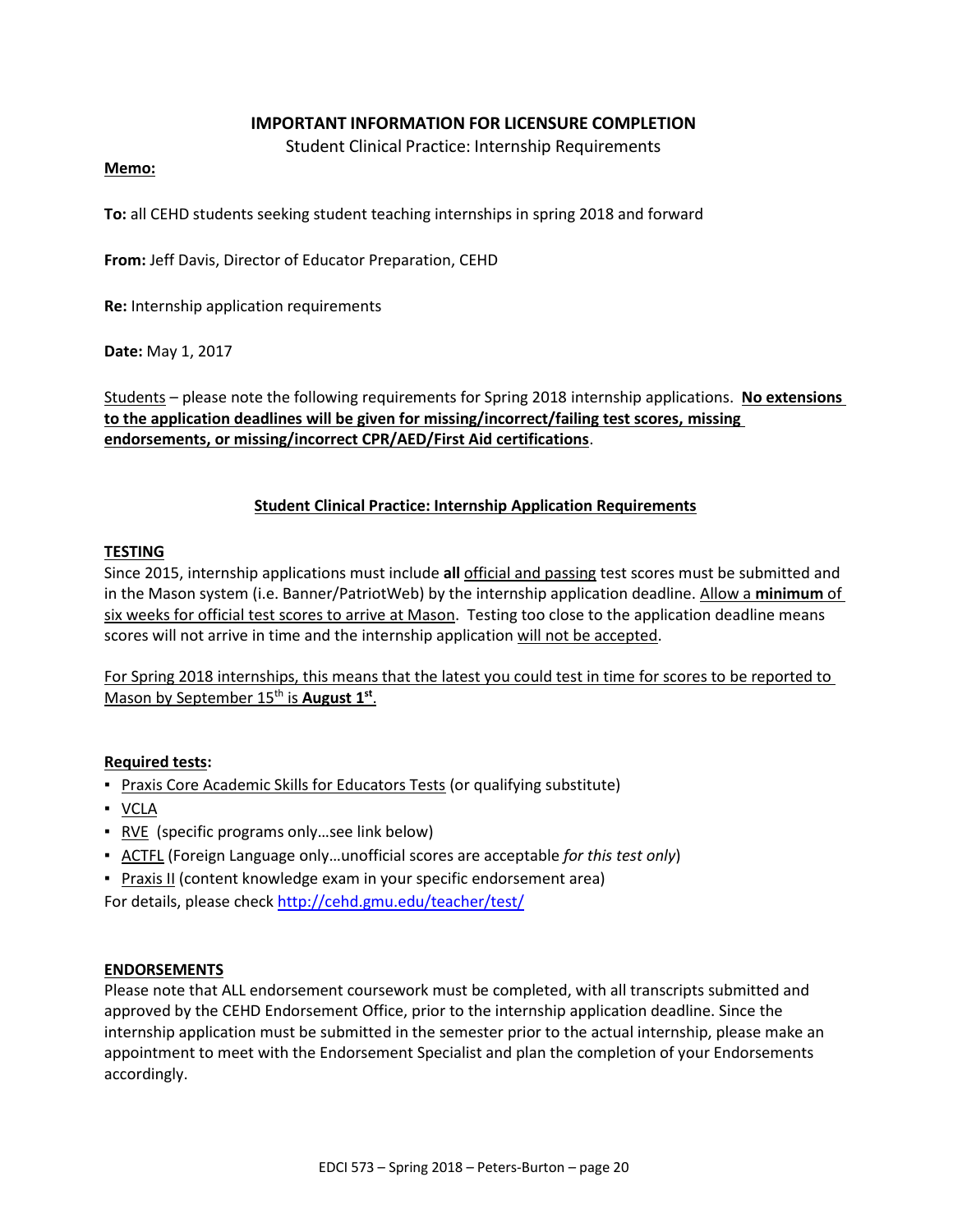### **CPR/AED/First Aid** – **NEW hands-on training required for licensure!**

Due to a recent change in Virginia law, effective July 1, 2017, all new license applications and license renewals must include verification that "hands-on" First Aid/CPR/AED training was completed. This means that applications for spring 2018 internships must also include verification of completing "hands-on" training. After June 30, 2017, the online training will no longer be accepted.

Emergency First Aid, CPR, and Use of AED Certification or Training requirement must be submitted and in the Mason system (i.e. Banner/PatriotWeb) by the application deadline. Students must submit one of the "acceptable evidence" documents listed at<http://cehd.gmu.edu/teacher/emergency-first-aid> to the CEHD Educator Preparation Office. In order to have the requirement reflected as met in the Mason system, documents can be scanned/e-mailed to [internsh@gmu.edu](mailto:internsh@gmu.edu) or dropped-off in Thompson Hall, Suite 1700.

#### **DYSLEXIA AWARENESS TRAINING – NEW requirement for licensure!**

Effective July 1, 2017, every person seeking initial licensure or renewal of a license shall complete awareness training, provided by VDOE, on the indicators of dyslexia, as that term is defined by the board and regulations, and the evidence-based interventions and accommodations for dyslexia. The training module is located at

[http://www.doe.virginia.gov/teaching/licensure/dyslexia-module/story.html.](http://www.doe.virginia.gov/teaching/licensure/dyslexia-module/story.html)

Similar to the Child Abuse Prevention Module, students will need to save and print out the completion certificate at the end of the module.

#### **BACKGROUND CHECKS/FINGERPRINTING**

All local school systems require students to complete a criminal background check through their human resources office (not through George Mason University) **prior to beginning the internship**. Detailed instructions on the process will be sent to the student from either the school system or Mason.

When applying for their background check/fingerprinting, students are **strongly advised** to disclose any/all legal incidents that may appear on their records. School divisions can and will withhold internship placement if discrepancies are found between a student's disclosure and their official judicial record. Students must assume the risk that classes may be deferred and their program progress delayed or altered due to the individual severity of notations on such a check and review by individual agencies.

#### **PLEASE NOTE:**

Your G# must be clearly noted (visible and legible) on the face of any & all documents that you submit.

#### **APPLICATION**

The internship application can be downloaded at [http://cehd.gmu.edu/teacher/internships-field](http://cehd.gmu.edu/teacher/internships-field-experience)[experience](http://cehd.gmu.edu/teacher/internships-field-experience)

# **DEADLINES**

### **Spring 2018 internship application deadline:**

- \* Traditional Internship: *September 15, 2017*
- **\*** On-the Job Internship: *November 1, 2015*